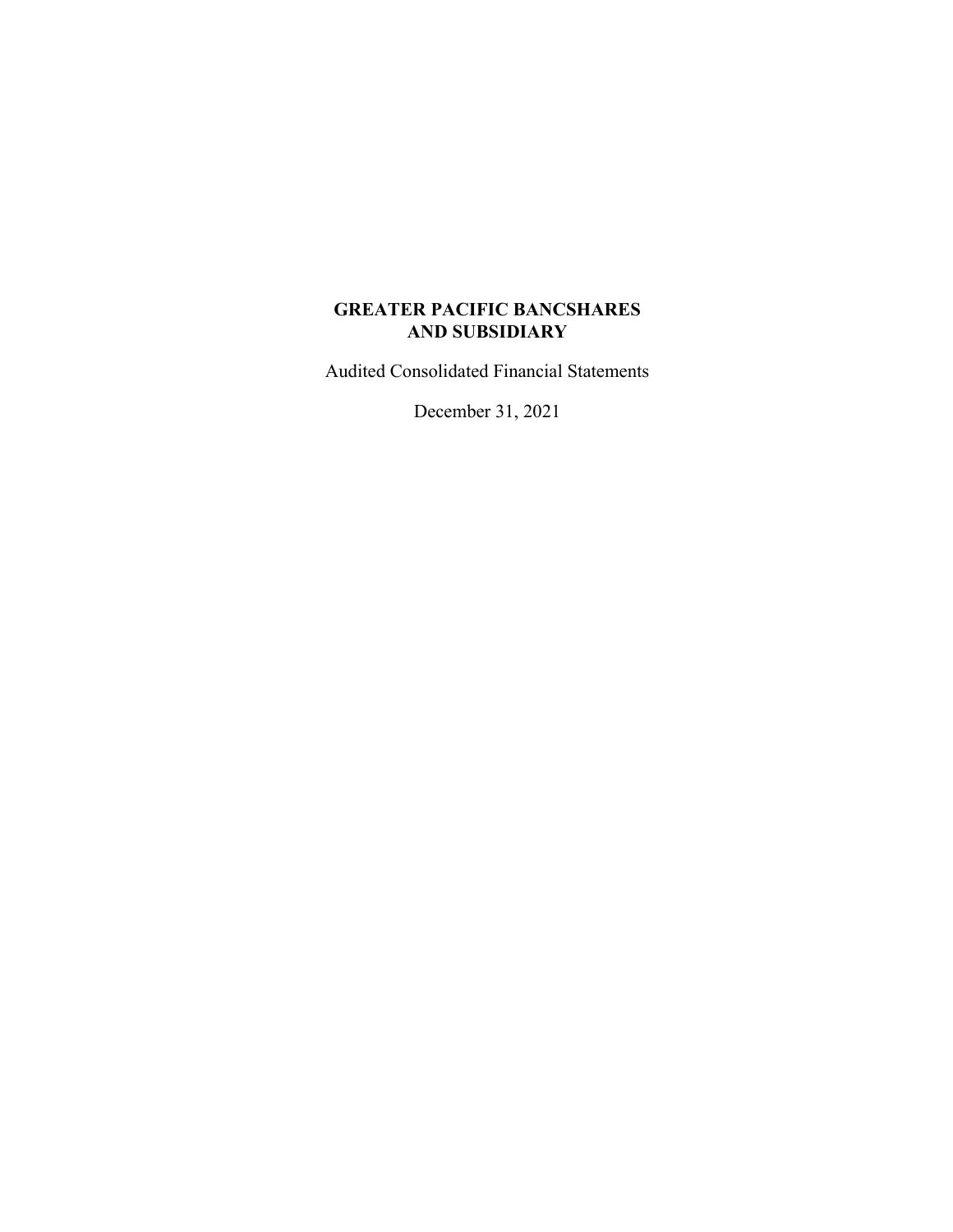

**Telephone: (916) 564-8727 FAX: (916) 564-8728** 

### INDEPENDENT AUDITOR'S REPORT

The Shareholders and Board of Directors Greater Pacific Bancshares and Subsidiary Whittier, California

#### **Opinion**

We have audited the accompanying consolidated financial statements of Greater Pacific Bancshares (the Company) and its wholly-owned subsidiary, Bank of Whittier, N.A., which comprise the consolidated balance sheets as of December 31, 2021 and 2020, and the related consolidated statements of operations, changes in shareholders' equity and cash flows for the years then ended, and the related notes to the consolidated financial statements.

In our opinion, the consolidated financial statements referred to above present fairly, in all material respects, the consolidated financial position of the Company, as of December 31, 2021 and 2020, and the results of their operations, and their cash flows for the years then ended in accordance with accounting principles generally accepted in the United States of America.

# **Basis for Opinion**

We conducted our audits in accordance with auditing standards generally accepted in the United States of America. Our responsibilities under those standards are further described in the Auditor's Responsibilities for the Audit of the Financial Statements section of our report. We are required to be independent of the Company, and to meet our other ethical responsibilities in accordance with the relevant ethical requirements relating to our audits. We believe that the audit evidence we have obtained is sufficient and appropriate to provide a basis for our audit opinion.

#### **Responsibilities of Management for the Financial Statements**

Management is responsible for the preparation and fair presentation of these consolidated financial statements in accordance with accounting principles generally accepted in the United States of America, and for the design, implementation, and maintenance of internal control relevant to the preparation and fair presentation of financial statements that are free from material misstatement, whether due to fraud or error.

In preparing the consolidated financial statements, management is required to evaluate whether there are conditions or events, considered in the aggregate, that raise substantial doubt about the Company's ability to continue as a going concern within one year after the date that the consolidated financial statements are available to be issued.

#### **Auditor's Responsibilities for the Audit of the Financial Statements**

Our objectives are to obtain reasonable assurance about whether the consolidated financial statements as a whole are free from material misstatement, whether due to fraud or error, and to issue an auditor's report that includes our opinion. Reasonable assurance is a high level of assurance but is not absolute assurance and therefore is not a guarantee that an audit conducted in accordance with generally accepted auditing standards will always detect a material misstatement when it exists. The risk of not detecting a material misstatement resulting from fraud is higher than for one resulting from error, as fraud may involve collusion, forgery, intentional omissions, misrepresentations, or the override of internal control. Misstatements, including omissions, are considered material if there is a substantial likelihood that, individually or in the aggregate, they would influence the judgement made by a reasonable user based on the financial statements.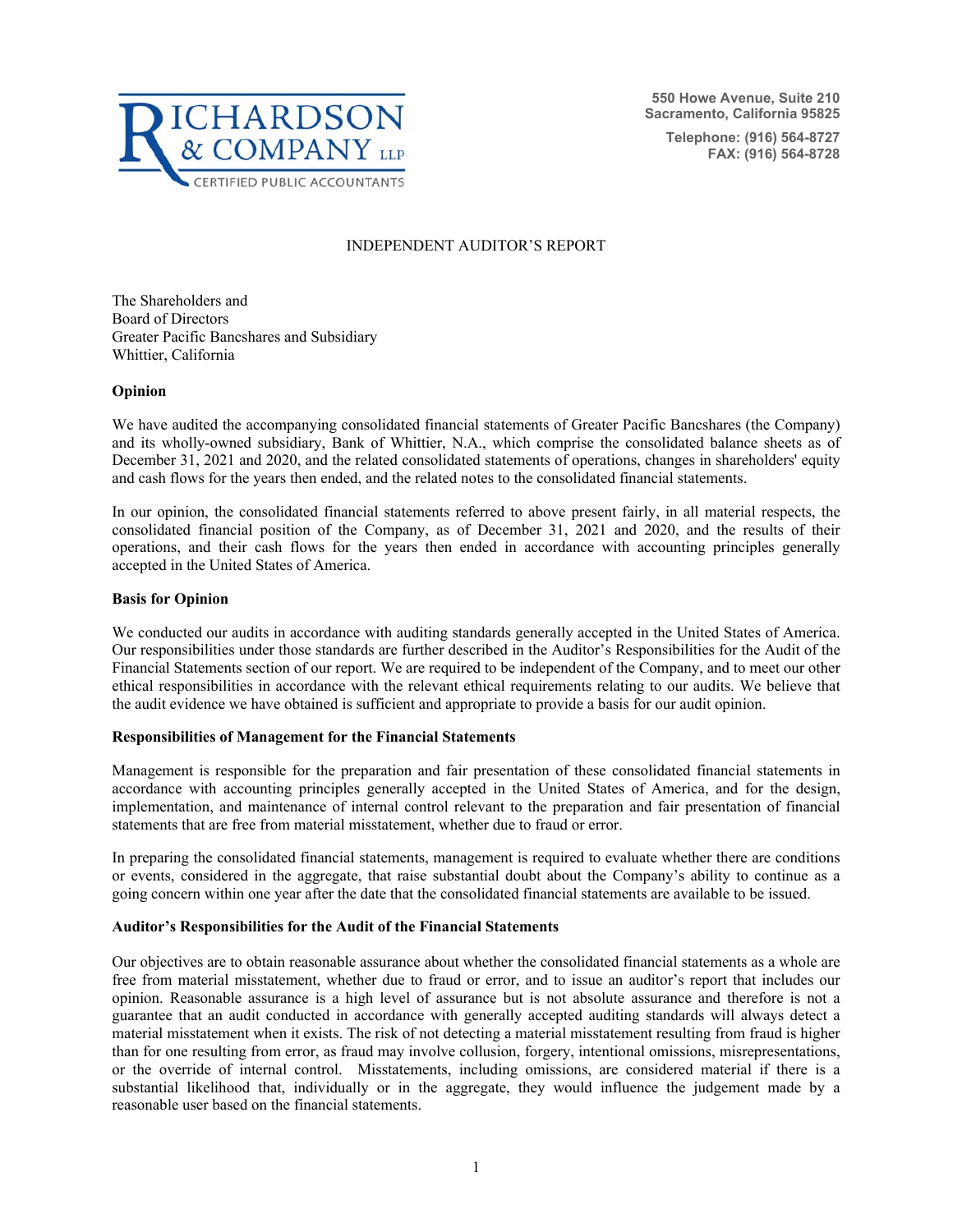In performing an audit in accordance with generally accepted auditing standards, we:

- Exercise professional judgement and maintain professional skepticism throughout the audit.
- Identify and assess the risks of material misstatement of the financial statements, whether due to fraud or error, and design and perform audit procedures responsive to those risks. Such procedures include examining, on a test basis, evidence regarding the amounts and disclosures in the financial statements.
- Obtain an understanding of internal control relevant to the audit in order to design audit procedures that are appropriate in the circumstances, but not for the purpose of expressing an opinion on the effectiveness of the Company's internal control. Accordingly, no such opinion is expressed.
- Evaluate the appropriateness of accounting policies used and the reasonableness of significant accounting estimates made by management, as well as evaluate the overall presentation of the consolidated financial statements.
- Conclude whether, in our judgement, there are conditions or events, considered in the aggregate, that raise substantial doubt about the Company's ability to continue as a going concern for a reasonable period of time.

We are required to communicate with those charged with governance regarding, among other matters, the planned scope and timing of the audit, significant audit findings, and certain internal control related matters that we identified during the audit.

Richardson & Company, LLP

March 15, 2022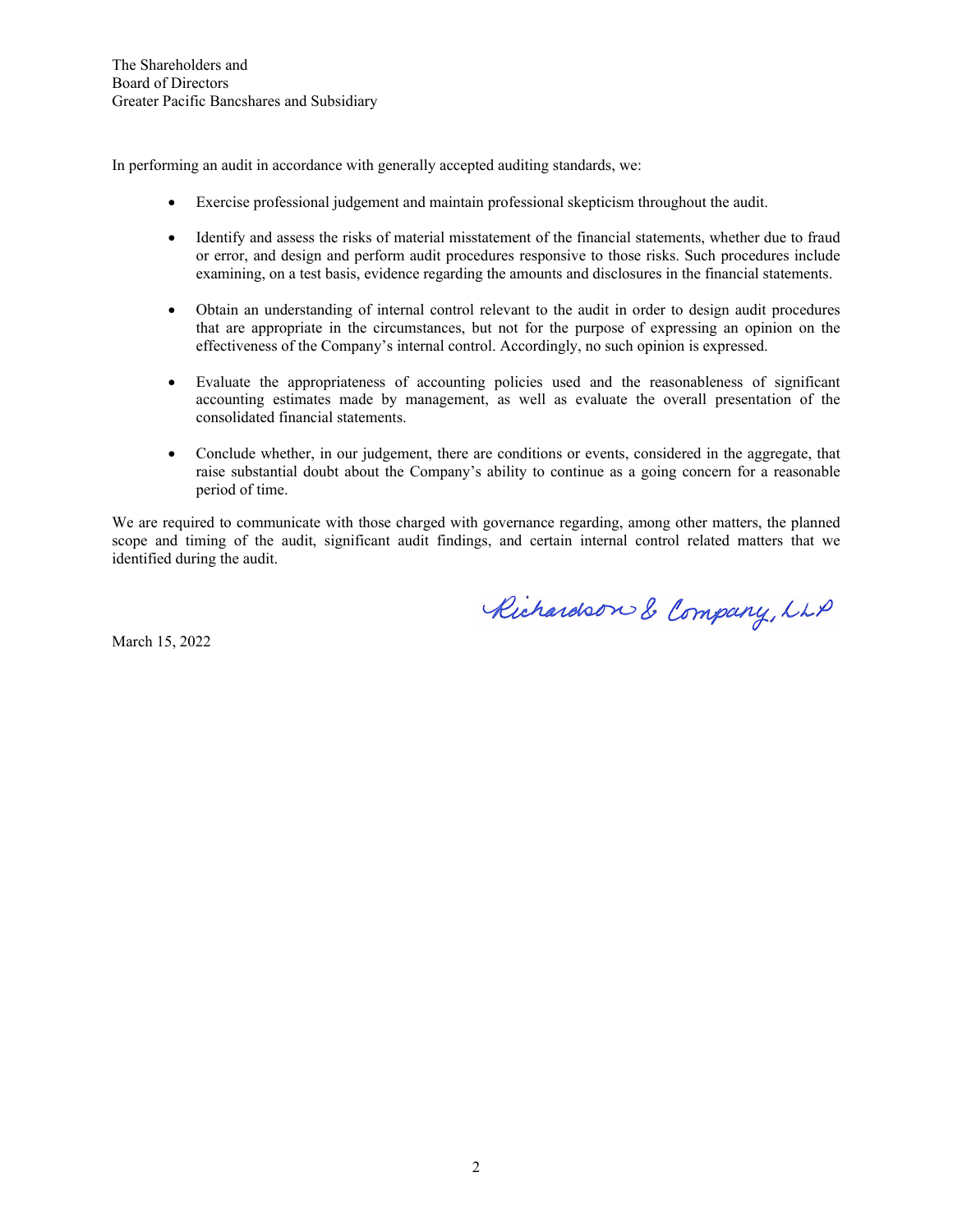# CONSOLIDATED BALANCE SHEETS

# December 31, 2021 and 2020

|                                                                           |    | 2021          |    | 2020          |
|---------------------------------------------------------------------------|----|---------------|----|---------------|
| <b>ASSETS</b>                                                             |    |               |    |               |
| Cash and due from banks                                                   | \$ | 725,552       | \$ | 924,193       |
| Interest-bearing deposits in other banks                                  |    | 117,021,926   |    | 76,270,318    |
| Loans, net of allowance of \$1,494,693 and \$1,211,480 as of December 31, |    |               |    |               |
| 2021 and 2020, respectively                                               |    | 43,524,881    |    | 33,863,389    |
| Premises and equipment, net                                               |    | 55,260        |    | 76,931        |
| Federal Reserve stock, restricted, at cost                                |    | 350,290       |    | 301,340       |
| Accrued interest receivable and other assets                              |    | 277,363       |    | 4,117,135     |
| Mortgage servicing rights, at fair value                                  |    | 2,722,830     |    | 1,862,754     |
| <b>TOTAL ASSETS</b>                                                       |    | \$164,678,102 |    | \$117,416,060 |
| <b>LIABILITIES</b>                                                        |    |               |    |               |
| Deposits                                                                  |    |               |    |               |
| Noninterest-bearing demand                                                | \$ | 13,029,725    | \$ | 18,601,161    |
| NOW, money market and savings                                             |    | 21,921,161    |    | 16,094,683    |
| Time deposits                                                             |    | 109,273,261   |    | 65,097,069    |
| Total deposits                                                            |    | 144,224,147   |    | 99,792,913    |
|                                                                           |    |               |    |               |
| Accrued interest and other liabilities                                    |    | 836,850       |    | 983,375       |
| <b>TOTAL LIABILITIES</b>                                                  |    | 145,060,997   |    | 100,776,288   |
| SHAREHOLDERS' EQUITY                                                      |    |               |    |               |
| Common stock, no par value; 50,000,000 shares authorized;                 |    |               |    |               |
| 2,296,831 and 2,184,286 shares at December 31, 2021 and 2020, issued      |    |               |    |               |
| and outstanding                                                           |    | 12,037,757    |    | 10,405,854    |
| Retained earnings                                                         |    | 7,579,348     |    | 6,233,918     |
| TOTAL SHAREHOLDERS' EQUITY                                                |    | 19,617,105    |    | 16,639,772    |
| <b>TOTAL LIABILITIES AND</b>                                              |    |               |    |               |
| <b>SHAREHOLDERS' EQUITY</b>                                               | S  | 164,678,102   | S. | 117,416,060   |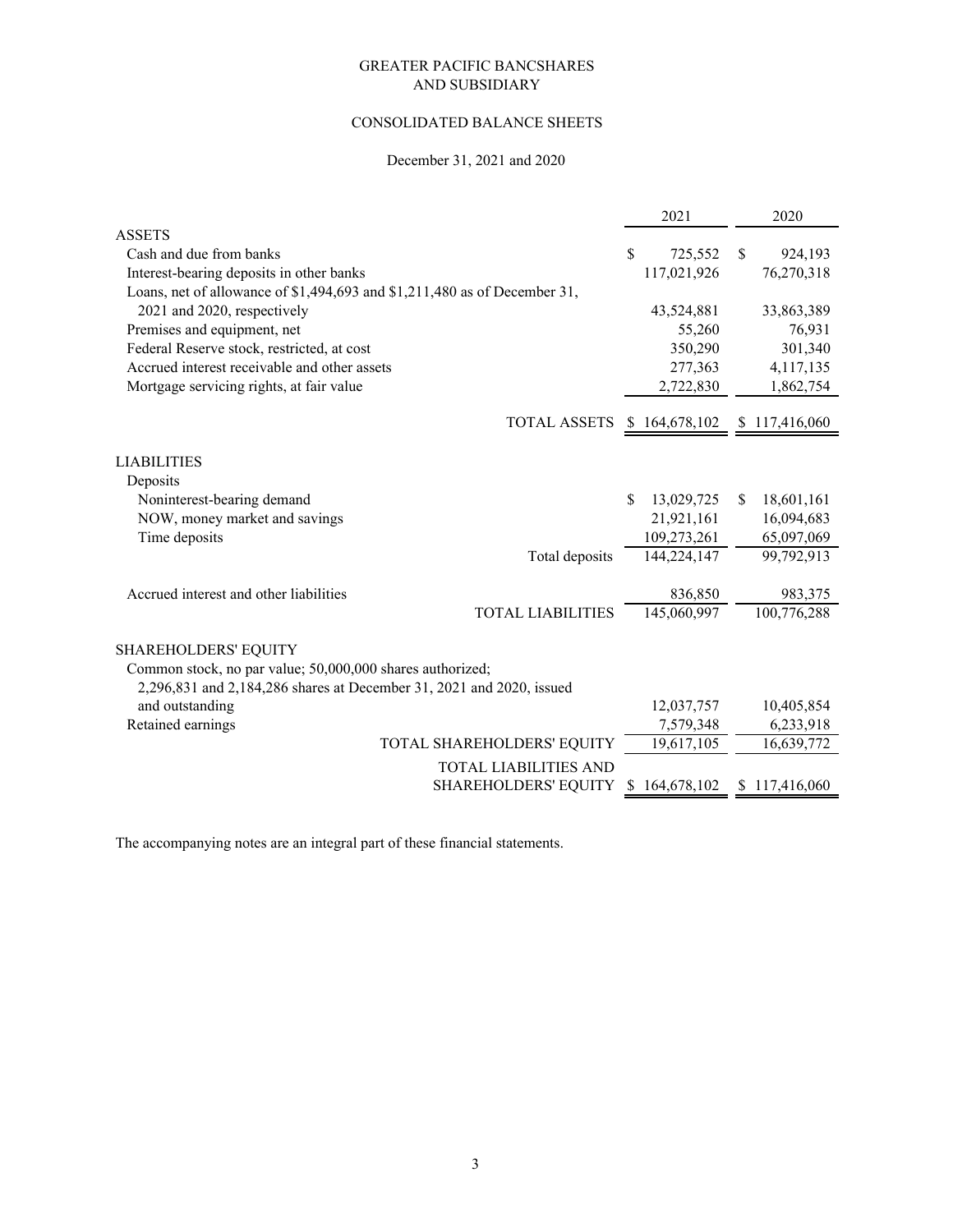# CONSOLIDATED STATEMENTS OF OPERATIONS

# For the years ended December 31, 2021 and 2020

|                                                      |    | 2021      |    | 2020      |
|------------------------------------------------------|----|-----------|----|-----------|
| <b>INTEREST INCOME</b>                               |    |           |    |           |
| Interest and fees on loans                           | S  | 1,140,079 | \$ | 1,138,568 |
| Interest on taxable investment securities and other  |    | 20,807    |    | 14,024    |
| Interest on interest-bearing deposits in other banks |    | 149,702   |    | 320,360   |
| Total interest income                                |    | 1,310,588 |    | 1,472,952 |
| <b>INTEREST EXPENSE</b>                              |    |           |    |           |
| NOW, money market and savings                        |    | 37,640    |    | 56,987    |
| Time deposits                                        |    | 850,831   |    | 757,153   |
| Total interest expense                               |    | 888,471   |    | 814,140   |
|                                                      |    |           |    |           |
| NET INTEREST INCOME                                  |    | 422,117   |    | 658,812   |
| Provision for loan losses                            |    | 250,000   |    |           |
| NET INTEREST INCOME AFTER PROVISION                  |    |           |    |           |
| <b>FOR LOAN LOSSES</b>                               |    | 172,117   |    | 658,812   |
|                                                      |    |           |    |           |
| NON-INTEREST INCOME                                  |    |           |    |           |
| Service charges and fees                             |    | 61,929    |    | 64,626    |
| Mortgage banking revenue, net                        |    | 1,456,853 |    | 655,960   |
| Gain on sale of loans                                |    | 2,337,735 |    | 3,349,576 |
| Total non-interest income                            |    | 3,856,517 |    | 4,070,162 |
| NON-INTEREST EXPENSE                                 |    |           |    |           |
| Salaries and employee benefits                       |    | 795,396   |    | 1,087,247 |
| Occupancy and equipment                              |    | 299,049   |    | 301,685   |
| Other                                                |    | 1,069,668 |    | 1,212,443 |
| Total non-interest expense                           |    | 2,164,113 |    | 2,601,375 |
|                                                      |    |           |    |           |
| Income before taxes                                  |    | 1,864,521 |    | 2,127,599 |
| Provision for income taxes                           |    | 519,091   |    | 607,354   |
|                                                      |    |           |    |           |
| <b>NET INCOME</b>                                    |    | 1,345,430 | S  | 1,520,245 |
|                                                      |    |           |    |           |
| NET INCOME PER SHARE                                 | \$ | 0.59      | \$ | 0.73      |
| WEIGHTED AVERAGE SHARES OUTSTANDING                  |    | 2,267,230 |    | 2,070,138 |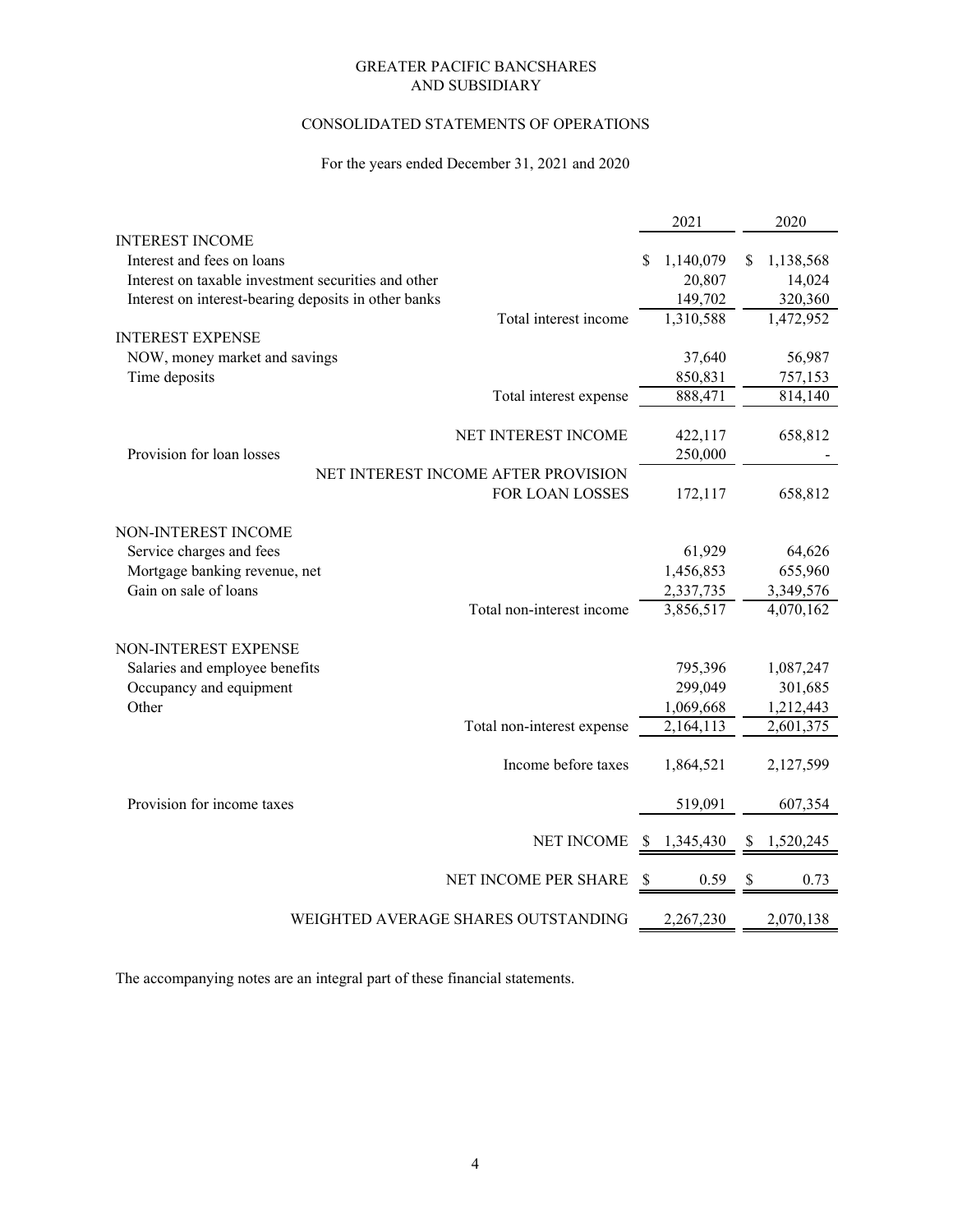# AND SUBSIDIARY GREATER PACIFIC BANCSHARES

# CONSOLIDATED STATEMENTS OF CASH FLOWS

# For the years ended December 31, 2021 and 2020

|                                                                     |    | 2021           |               | 2020           |
|---------------------------------------------------------------------|----|----------------|---------------|----------------|
| <b>OPERATING ACTIVITIES</b>                                         |    |                |               |                |
| Net income                                                          | S  | 1,345,430      | <sup>\$</sup> | 1,520,245      |
| Adjustments to reconcile net loss to net cash                       |    |                |               |                |
| provided (used) by operating activities:                            |    |                |               |                |
| Depreciation                                                        |    | 25,700         |               | 26,877         |
| Provision for loan losses                                           |    | (250,000)      |               |                |
| Net change in mortgage servicing rights capitalized                 |    | (246,955)      |               | (272, 701)     |
| Change in fair value of mortgage servicing rights                   |    | (613, 121)     |               | 101,173        |
| Net change in loans held for sale                                   |    |                |               | 125,000        |
| Net change in accrued interest receivable and other assets          |    | 3,839,772      |               | (2,255,862)    |
| Net change in accrued interest payable and other liabilities        |    | (146, 525)     |               | 219,662        |
| NET CASH PROVIDED (USED) BY OPERATING ACTIVITIES                    |    | 3,954,301      |               | (535,606)      |
| <b>INVESTING ACTIVITIES</b>                                         |    |                |               |                |
| Change in interest-bearing deposits in other financial institutions |    | (40,751,608)   |               | (33, 581, 619) |
| Loan originations and repayments, net                               |    | (9,411,492)    |               | (7,293,469)    |
| Purchases of premises and equipment                                 |    | (4,029)        |               | (3,832)        |
| Purchase of Federal Reserve Bank stock                              |    | (48,950)       |               | (116, 550)     |
| NET CASH USED BY INVESTING ACTIVITIES                               |    | (50, 216, 079) |               | (40,995,470)   |
| <b>FINANCING ACTIVITIES</b>                                         |    |                |               |                |
| Net change in deposits                                              |    | 44, 431, 234   |               | 39,680,558     |
| Issuance of common stock                                            |    | 1,631,903      |               | 2,112,000      |
| NET CASH PROVIDED BY FINANCING ACTIVITIES                           |    | 46,063,137     |               | 41,792,558     |
| NET (DECREASE) INCREASE IN CASH AND CASH EQUIVALENTS                |    | (198, 641)     |               | 261,482        |
| Cash and cash equivalents at beginning of year                      |    | 924,193        |               | 662,711        |
| CASH AND CASH EQUIVALENTS AT END OF YEAR                            | \$ | 725,552        | \$            | 924,193        |
| SUPPLEMENTAL DISCLOSURES OF CASH FLOW INFORMATION:                  |    |                |               |                |
| Interest paid                                                       | \$ | 903,266        | \$            | 829,674        |
| Income taxes paid                                                   | \$ | 732,452        | \$            | 665,000        |
|                                                                     |    |                |               |                |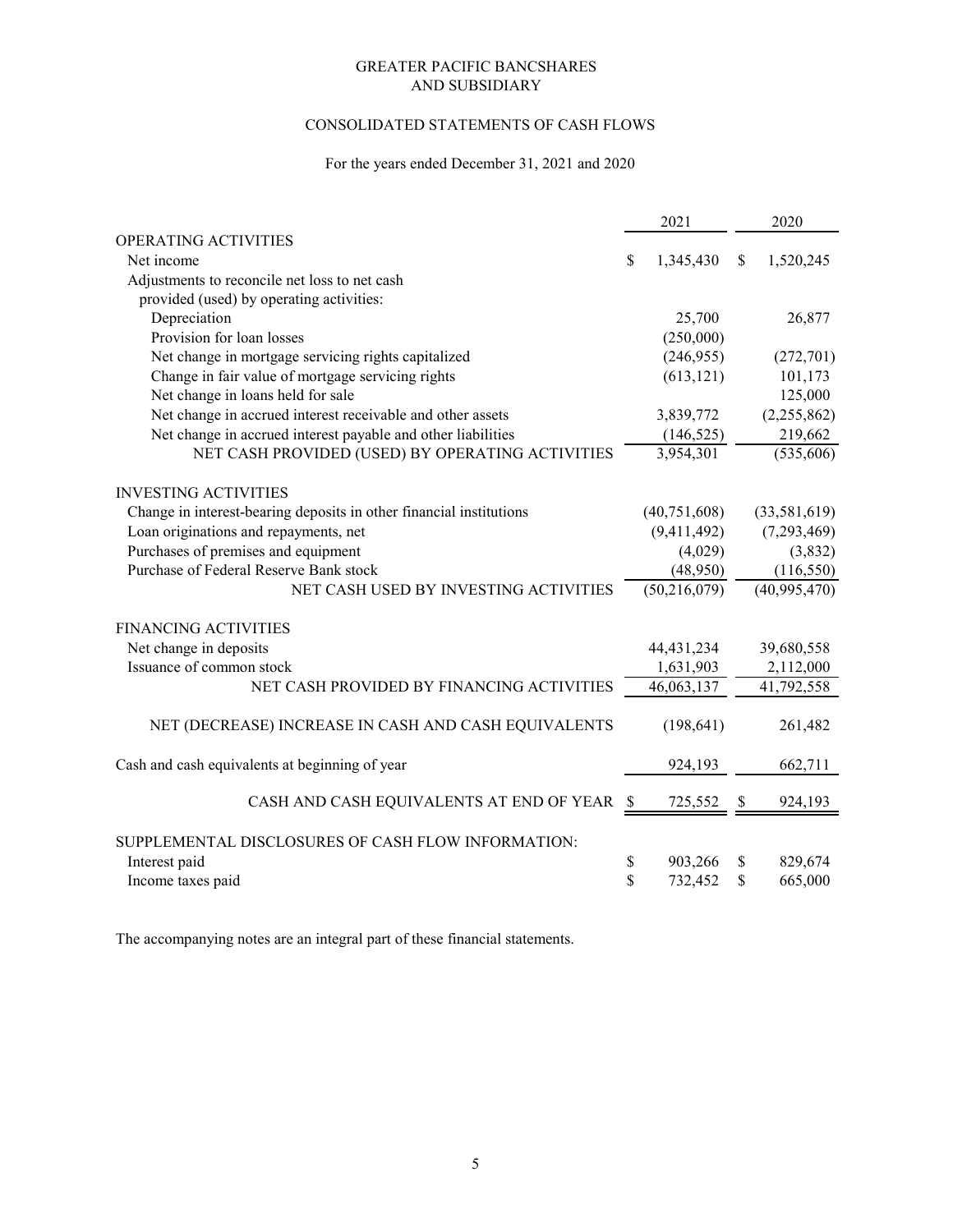# CONSOLIDATED STATEMENTS OF CHANGES IN SHAREHOLDERS' EQUITY

|                                     | Common Stock  |                | Retained        |              |
|-------------------------------------|---------------|----------------|-----------------|--------------|
|                                     | <b>Shares</b> | Amount         | Earnings        | Total        |
| <b>BALANCE AT JANUARY 1, 2020</b>   | 1,992,286     | 8,293,854<br>S | 4,713,673<br>S. | \$13,007,527 |
| Issuance of stock                   | 192,000       | 2,112,000      |                 | 2,112,000    |
| Net income for the year             |               |                | 1,520,245       | 1,520,245    |
| <b>BALANCE AT DECEMBER 31, 2020</b> | 2,184,286     | 10,405,854     | 6,233,918       | 16,639,772   |
| Issuance of stock                   | 112,545       | 1,631,903      |                 | 1,631,903    |
| Net income for the year             |               |                | 1,345,430       | 1,345,430    |
| <b>BALANCE AT DECEMBER 31, 2021</b> | 2,296,831     | \$12,037,757   | 7,579,348<br>S. | \$19,617,105 |

# For the years ended December 31, 2021 and 2020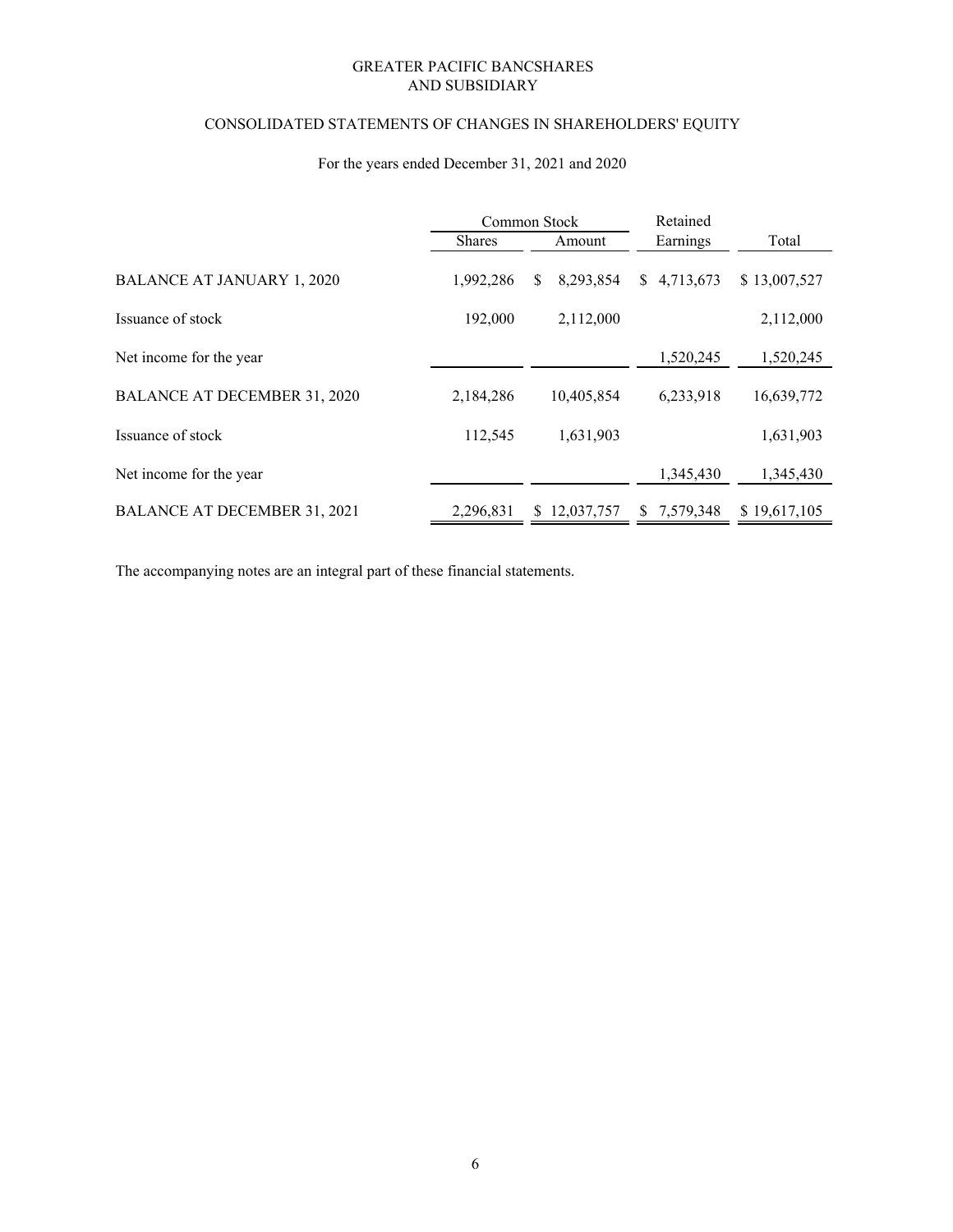### NOTES TO CONSOLIDATED FINANCIAL STATEMENTS

# December 31, 2021 and 2020

# NOTE A – SUMMARY OF SIGNIFICANT ACCOUNTING POLICIES

Greater Pacific Bancshares (the Company), formed in 1987, is a bank holding company whose principal activity is the ownership and management of its wholly-owned subsidiary, Bank of Whittier, N.A. (the Bank). The Bank was incorporated in 1982 as a National Bank and, as such, is regulated by the Office of the Comptroller of the Currency. The regulations of this agency govern most aspects of the Bank's business. The Company opened a new branch in Richardson, Texas in June 2011. The financial statements of the Company are prepared in conformity with generally accepted accounting principles (GAAP) and general practice within the banking industry. The following is a summary of the significant accounting and reporting policies used in preparing the financial statements.

Principles of Consolidation: The consolidated financial statements include the accounts of the Company and its wholly-owned subsidiary, Bank of Whittier, N.A. All material intercompany accounts and transactions have been eliminated.

Nature of Operations: The Company provides a variety of banking services to individuals and businesses in its primary service areas of Los Angeles and Orange counties, California, Dallas-Fort Worth Metroplex, Texas and the immediate surrounding areas. The Company offers depository and lending services primarily to meet the needs of its business and professional clientele. These services include a variety of demand deposit, savings and time deposit, IRA and retirement account alternatives. The Company's lending activities are directed primarily towards granting short and medium-term real estate, commercial and consumer loans for such purposes as operating capital, business and professional financing, mortgage financing and personal financing.

Use of Estimates: The preparation of financial statements in conformity with GAAP requires management to make estimates and assumptions that affect the reported amounts of assets and liabilities and disclosure of contingent assets and liabilities at the date of the financial statements and the reported amounts of revenues and expenses during the reporting period. Actual results could differ from those estimates.

The determination of the adequacy of the allowance for loan losses is based on estimates that are particularly susceptible to significant changes in the economic environment and market conditions. In connection with the determination of the estimated losses on loans, management obtains estimated market values from reliable sources such as: Interthinx, tax assessed values from the county or Loopnet.com as part of its annual evaluation of its loan portfolio. Only under special cases where the credit facility is rated "substandard – grade 5" and is collateral dependent would management obtain an appraised value from an independent appraiser. The Company's loans are generally secured by specific items of collateral including real property, consumer assets, and business assets. Although the Company has a diversified loan portfolio, a substantial portion of its debtors' ability to honor their contracts is dependent on local economic conditions. While management uses available information to recognize losses on loans, further reductions in the carrying amounts of loans may be necessary based on changes in local economic conditions. Because of these factors, it is reasonably possible that the estimated losses on loans may change materially in the near term. However, the amount of the change that is reasonably possible cannot be estimated.

Mortgages Held for Delivery/Sale: Mortgage loans originated and intended for sale in the secondary market (Fannie Mae and Freddie Mac) are carried at the lower of aggregate cost of fair value, as determined by outstanding commitments from investors. Net unrealized losses, if any, are recorded as a valuation allowance and charged to earnings.

Mortgage loans held for sale are generally sold with servicing rights retained. The carrying value of mortgage loans sold is reduced by the amount allocated to the servicing right. Gains and losses on sales of mortgage loans are based on the difference between the selling price and the carrying value of the related loan sold.

Loans: Loans are stated at the amount of unpaid principal reduced by net deferred loan fees. Loan origination fees, net of direct origination costs, are deferred and recognized as an adjustment of the yield on the related loan. Amortization of net deferred loan fees is discontinued when the loan is placed on nonaccrual status. Interest on loans is accrued and credited to income based on the principal amount outstanding.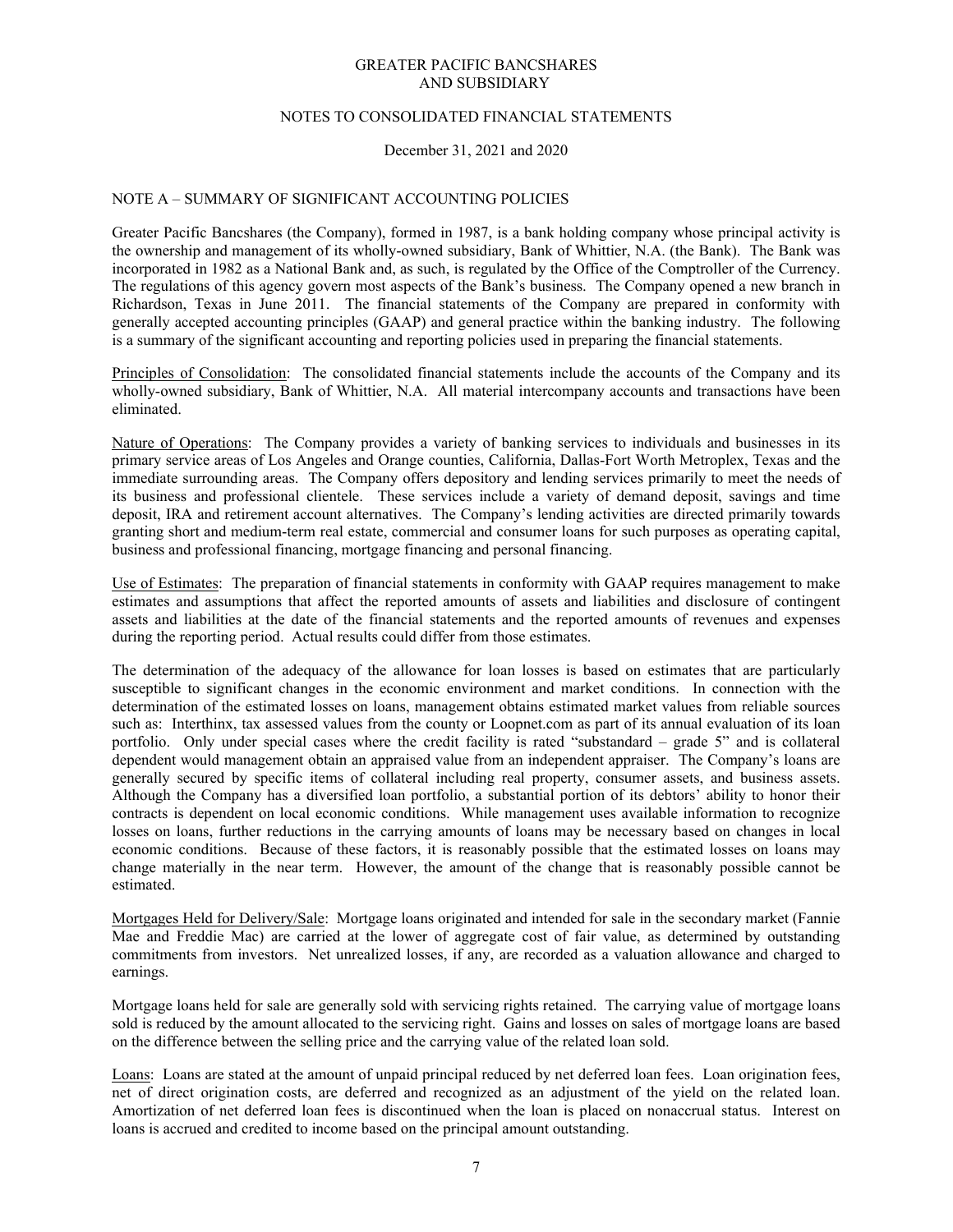### NOTES TO CONSOLIDATED FINANCIAL STATEMENTS (Continued)

# December 31, 2021 and 2020

## NOTE A – SUMMARY OF SIGNIFICANT ACCOUNTING POLICIES (Continued)

Allowance for Loan Losses: The allowance is maintained at a level which, in the opinion of management, is adequate to absorb probable losses inherent in the loan portfolio. Management determines the adequacy of the allowance based upon reviews of individual loans, recent loss experience, current economic conditions, the risk characteristics of the various categories of loans and other pertinent factors. The allowance is based on estimates, and ultimate losses may vary from the current estimates. These estimates are reviewed quarterly and, as adjustments become necessary, they are reported in earnings in the periods in which they become known. Loans deemed uncollectible are charged to the allowance. Provisions for loan losses and recoveries on loans previously charged off are added to the allowance.

All loans, except those to individuals, are considered impaired, based on current information and events, if it is probable that the Company will be unable to collect the scheduled payments of principal or interest when due according to the contractual terms of the loan agreement. Allowances on impaired loans are established based on the present value of expected future cash flows discounted at the loan's historical effective interest rate or, for collateral-dependent loans, on the fair value of the collateral. Cash receipts on impaired loans are used to reduce principal.

The Bank also maintains a separate allowance for off-balance-sheet commitments related to unfunded loan commitments and a mortgage recourse reserve related to various representations and warranties that reflect management's estimate of probable losses for mortgages for which they have a repurchase obligation. Management estimates anticipated losses using historical data and utilization assumptions. The allowance for off-balance-sheet commitments and mortgage recourse reserve is included in accrued interest payable and other liabilities on the consolidated balance sheet.

Income Recognition on Impaired and Nonaccrual Loans: Loans, including those considered impaired, are generally classified as nonaccrual if they are past due as to maturity or payment of principal or interest for a period of more than 90 days, unless such loans are well-secured and in the process of collection. If a loan or a portion of a loan is classified as doubtful or is partially charged off, the loan is classified as nonaccrual. Loans that are on a current payment status or past due less than 90 days may also be classified as nonaccrual if repayment in full of principal and/or interest is in doubt.

Loans may be returned to accrual status when all principal and interest amounts contractually due (including arrearages) are reasonably assured of repayment within an acceptable period of time, and there is a sustained period of repayment performance by the borrower, in accordance with the contractual terms of interest and principal.

While a loan is classified as nonaccrual and the future collectability of the recorded balance is doubtful, collections of interest and principal are generally applied as a reduction to the principal outstanding. When the future collectability of the recorded balance is expected, interest income may be recognized on a cash basis. In the case where a nonaccrual loan had been partially charged off, recognition of interest on a cash basis is limited to that which would have been recognized on the recorded balance at the contractual interest rate. Cash interest receipts in excess of that amount are recorded as recoveries to the allowance for loan losses until prior charge-offs have been fully recovered.

Premises and Equipment: Premises and equipment are stated at cost, less accumulated depreciation and amortization. The provision for depreciation and amortization is computed principally by the straight-line method over the shorter of the estimated useful lives of the related assets or the lease terms.

Mortgage Servicing Rights: When mortgage loans are sold with servicing retained, servicing rights are initially recorded at fair value with the income statement effect recorded in gains on sales of loans. Fair value is based on market prices for comparable mortgage servicing contracts, when available, or alternatively, is based on a valuation model that calculates the present value of estimated future net servicing income.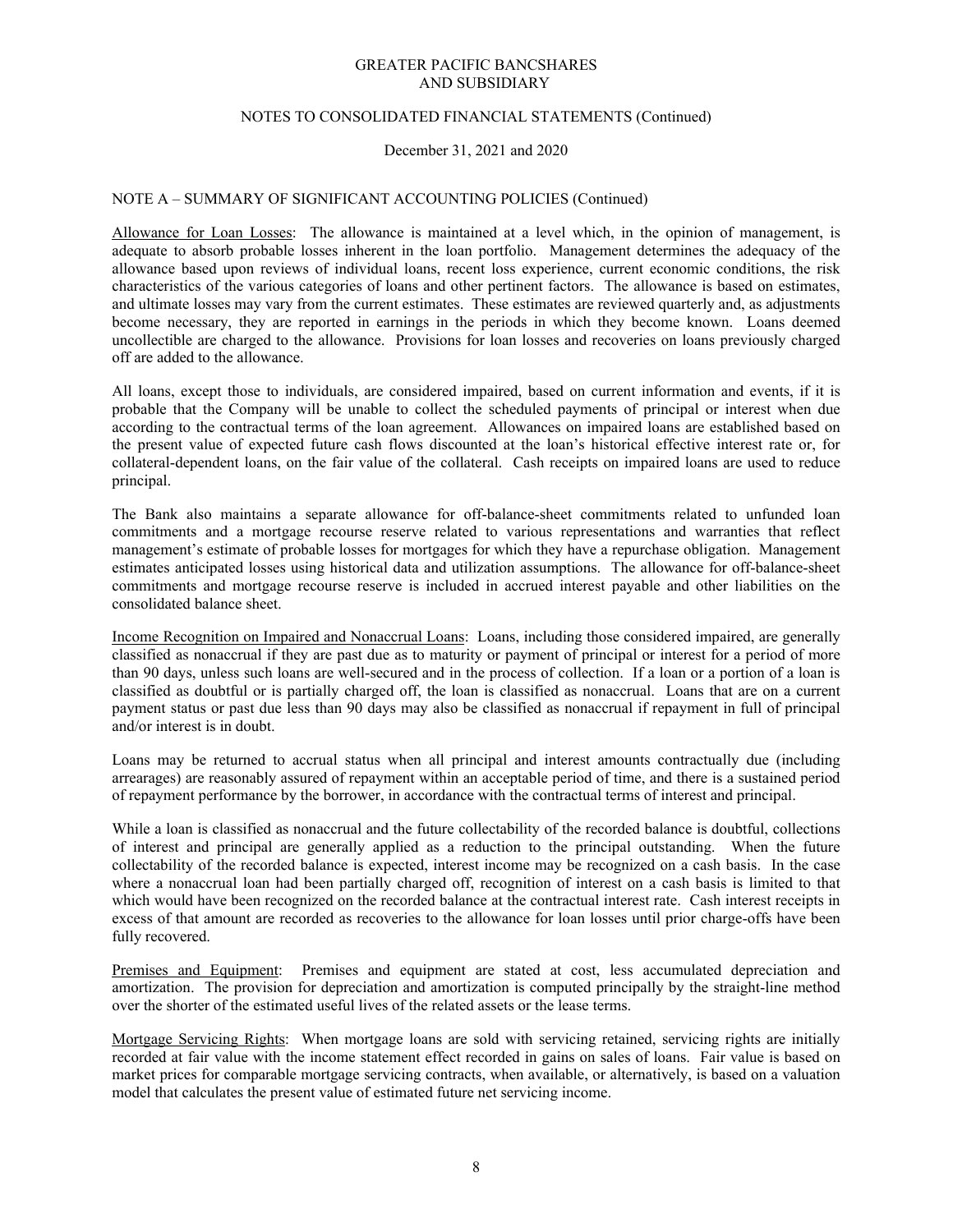## NOTES TO CONSOLIDATED FINANCIAL STATEMENTS (Continued)

## December 31, 2021 and 2020

## NOTE A – SUMMARY OF SIGNIFICANT ACCOUNTING POLICIES (Continued)

Under the fair value measurement method, the Company measures servicing rights at fair value at each reporting date and reports changes in fair value of servicing assets in earnings in the period in which the changes occur, and are included with mortgage banking revenue, net on the income statement. The fair values of servicing rights are subjected to significant fluctuations as a result of changes in estimated and actual prepayment speeds and default rates and losses. Servicing fee income, which is reported on the income statement as mortgage banking revenue, net, is recorded for fees earned for servicing loans. The fees are based on a contractual percentage of the outstanding principal; or a fixed amount per loan and are recorded as income when earned.

Service Charges on Deposit Accounts: The Company earns fees from its deposit customers for transaction-based and account maintenance services. Transaction-based fees, which include services such as ATM use fees, stop payment charges, statement rendering, and ACH fees, are recognized at the time the transaction is executed as that is the point in time the Company fulfills the customer's request. Account maintenance fees, which related primarily to monthly maintenance, are earned over the course of a month, representing the period over which the Company satisfies the performance obligation. Service charges on deposits are withdrawn from the customer's account balance.

Income Taxes: Provisions for income taxes are based on amounts reported in the statements of operations (after exclusion of non-taxable income such as interest on state and municipal securities) and include deferred taxes on temporary differences in the recognition of income and expense for tax and financial statement purposes. Deferred taxes are computed using the asset and liability method. Deferred tax assets and liabilities are recognized for the future tax consequences attributable to differences between the financial statement carrying amounts of assets and liabilities and their respective tax basis. Deferred tax assets and liabilities are measured using enacted tax rates expected to apply to taxable income in the years in which those temporary differences are expected to be recovered or settled. The effect on deferred tax assets and liabilities of a change in tax rates is recognized in income in the period that includes the enactment date. Deferred tax assets are recognized for deductible temporary differences and tax credit carryforwards, and then a valuation allowance is established to reduce that deferred tax asset if it is "more likely than not" that the related tax benefits may not be realized.

Net Income Per Share of Common Stock: Net income per share of common stock is computed by dividing net income by the weighted average number of shares of common stock outstanding during the year. Net income per share – assuming dilution, is computed similar to net income per share except that the denominator is increased to include the number of additional common shares that would have been outstanding if the dilutive potential common shares had been issued. Included in the denominator is the dilutive effect of stock options computed under the treasury method.

Advertising: Advertising costs are charged to operations in the year incurred.

Off-Balance-Sheet Financial Instruments: In the ordinary course of business the Company has entered into offbalance sheet financial instruments consisting of commitments to extend credit. Such financial instruments are recorded in the financial statements when they become payable.

Operating Segments: Reportable segments are based on products and services, geography, legal structure, management structure and any other manner in which management desegregates a company for making operating decisions and assessing performance. The Company has determined that its business is comprised of a single operating segment. The Company's subsidiary and its operations are considered to be an immaterial component of the Company's operations and have not been reported as a separate operating segment.

Cash and Cash Equivalents: For the purpose of presentation in the Statement of Cash Flows, cash and cash equivalents are defined as those amounts included in the balance sheet caption "Cash and due from banks".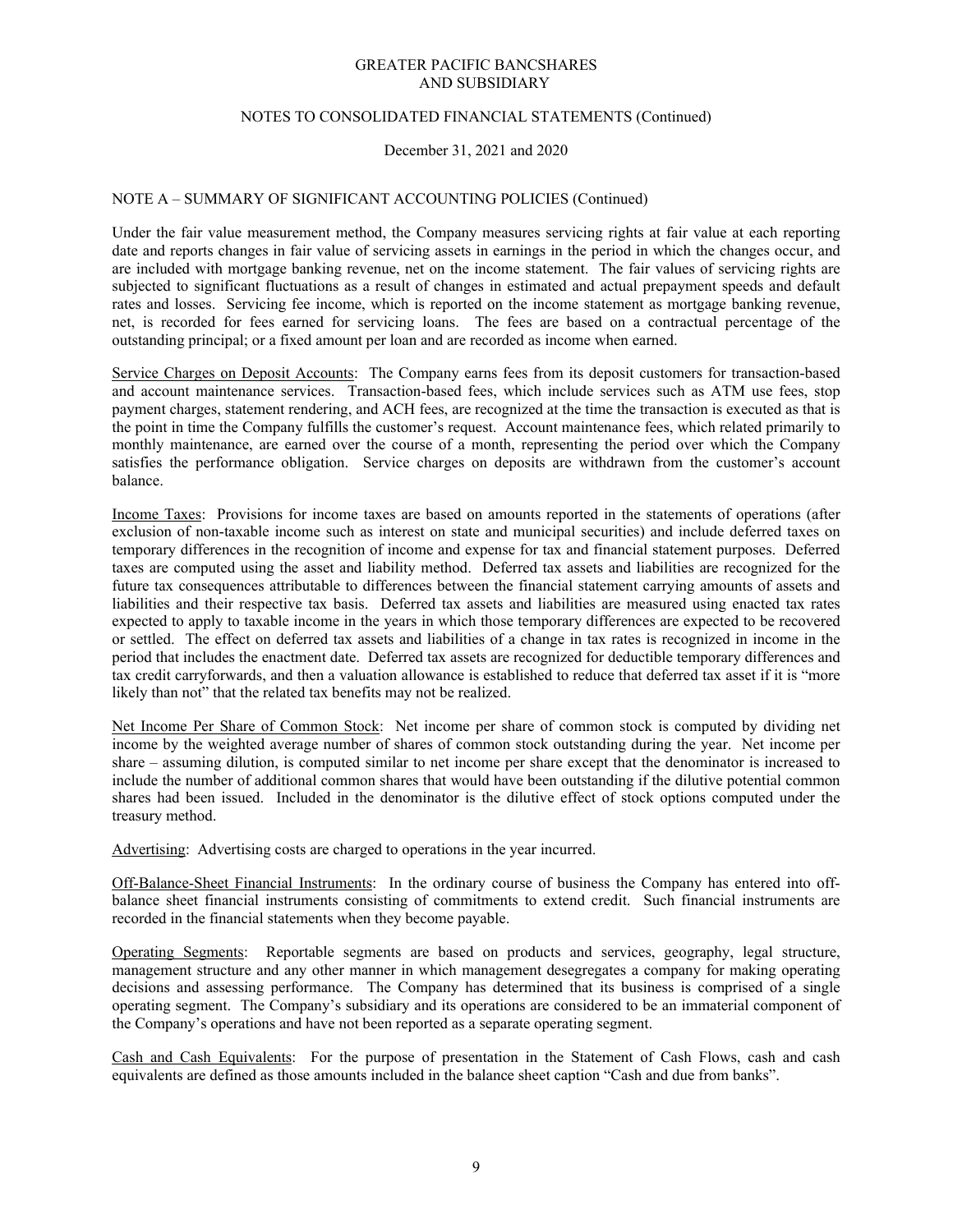# NOTES TO CONSOLIDATED FINANCIAL STATEMENTS (Continued)

# December 31, 2021 and 2020

# NOTE A – SUMMARY OF SIGNIFICANT ACCOUNTING POLICIES (Continued)

Subsequent events: The Company has evaluated subsequent events for recognition and disclosure through March 15, 2022, which is the date the financial statements were available to be issued.

New Pronouncements: In February 2016, the FASB issued ASU No. 2016-02, Leases (Topic 842) intended to improve financial reporting regarding leasing transactions. The new standard affects all companies and organizations that lease assets. The standard will require organizations to recognize on the statement of financial condition the assets and liabilities for the rights and obligations created by those leases if the lease terms are more than 12 months. The guidance also will require qualitative and quantitative disclosures providing additional information about the amounts recorded in the financial statements. The amendments in this update are effective for fiscal years beginning after December 15, 2021. The Company is evaluating the potential impact of the new standard on the Bank's financial statements.

In June 2016, the FASB issued ASU No. 2016-13, Financial Instruments – Credit Losses (Topic 326) providing guidance to replace the incurred loss model with an expected loss model, which is referred to as the current expected credit loss (CECL) model. The CECL model is applicable to the measurement of credit losses on financial assets measure at amortized cost, including loan receivables and held to maturity debt securities. It also applies to offbalance sheet credit exposure not accounted for as insurance (loan commitments, standby letters of credit, financial guarantees, and other similar instruments) and net investments in certain leases recognized by a lessor. In addition, the amendments in this Update require credit losses be presented as an allowance rather than as a write-down on available-for-sale debt securities. The amendments in this update are effective for fiscal years beginning after December 15, 2022, including interim periods within those fiscal years. An entity will apply the amendments in this update through a cumulative-effect adjustment to retained earnings as of the beginning of the first reporting period in which the guidance is effective (that is, a modified-retrospective approach). The Company believes the amendments in this standard will have an impact on the Bank's financial statements and is working to evaluate the significance of that impact.

#### NOTE B – RESTRICTIONS ON CASH AND DUE FROM BANKS

Cash and due from banks include amount the Bank is required to maintain to meet certain average reserve and compensating balance requirements of the Federal Reserve Bank. The Federal Reserve Bank suspended the reserve requirement due to the COVID-19 pandemic. Consequently, the Bank did not have a reserve requirement with the Federal Reserve Bank at December 31, 2021 and 2020.

#### NOTE C – LOANS, NET

Major classifications of loans at December 31 are summarized as follows:

|                                              | 2021         | 2020         |
|----------------------------------------------|--------------|--------------|
| Commercial real estate                       | \$25,977,030 | \$18,180,842 |
| Home equity                                  | 14,730,149   | 10,636,788   |
| Commercial                                   | 6,697        | 16,234       |
| Commercial-Paycheck Protection Program (PPP) | 3,097,173    | 5,121,332    |
| Consumer                                     | 455,102      | 361,938      |
|                                              | 44,266,151   | 34, 317, 134 |
| Deferred loan costs, net                     | 753,423      | 757,735      |
| Allowance for credit losses                  | (1,494,693)  | (1,211,480)  |
|                                              | \$43,524,881 | \$33,863,389 |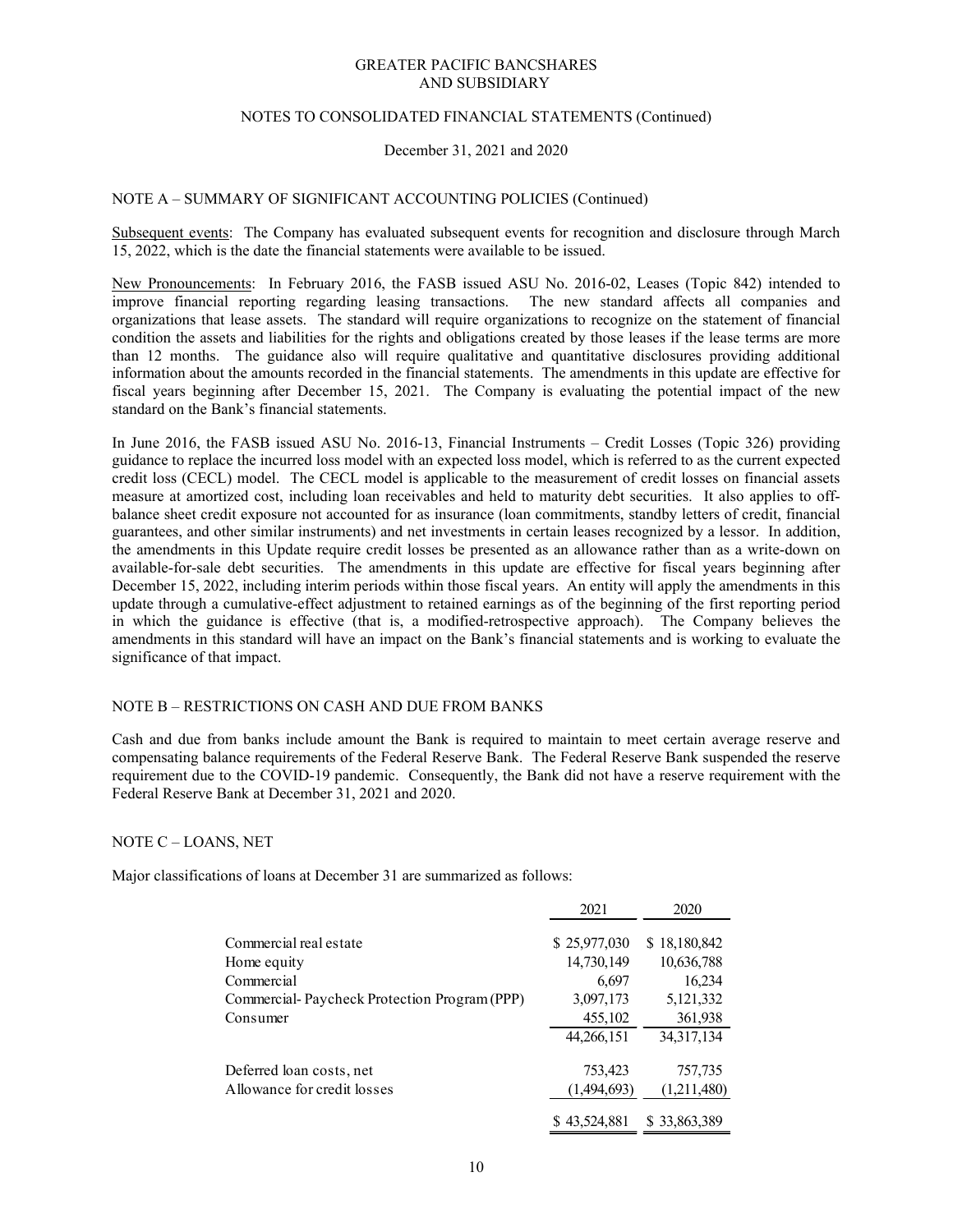# NOTES TO CONSOLIDATED FINANCIAL STATEMENTS (Continued)

### December 31, 2021 and 2020

#### NOTE C – LOANS, NET (Continued)

The maturity and repricing of the loan portfolio is as follows at December 31:

|                                    | 2021 |            |   | 2020         |  |  |
|------------------------------------|------|------------|---|--------------|--|--|
| Three months or less               | \$.  | 364,226    | S | 987,448      |  |  |
| Over three months to twelve months |      | 226,277    |   |              |  |  |
| Over one year to three years       |      | 316,561    |   | 5,061,424    |  |  |
| Over three years to five years     |      | 4,715,370  |   | 838,813      |  |  |
| Over five years to fifteen years   |      |            |   |              |  |  |
| Variable rate loans at floor       |      | 10,990,797 |   | 395,673      |  |  |
| Fixed rate loans                   |      | 25,713,377 |   | 24, 365, 184 |  |  |
| Over fifteen years                 |      |            |   |              |  |  |
| Variable rate loans at floor       |      | 842,406    |   | 698,564      |  |  |
| Fixed rate loans                   |      | 1,097,137  |   | 1,970,028    |  |  |
|                                    |      | 44,266,151 |   | \$34,317,134 |  |  |

Variable rate loans that have reached their interest rate floor are presented in the table above based on the maturity date rather than the repricing date.

The Bank receives fees for servicing retained on mortgages delivered to Fannie Mae and Freddie Mac and for participations sold. Loans being serviced by the Bank for others, including participations sold, totaled approximately \$249,640,615 and \$220,418,164 for the years ended December 31, 2021 and 2020, respectively. The balance of loans serviced above includes loans that were transferred effective December 31, 2021 and 2020, but were not posted to the loan system until January 2022 and 2021, and thus are not reflected in the call report.

In response to the COVID-19 crisis, the federal government created the PPP, sponsored by the SBA, under the CARES Act. The Bank participated in the PPP to originate SBA loans designated to help businesses maintain their workforce and cover other working capital needs during the COVID-19 pandemic. As of December 31, 2021 and 2020, the Bank has approximately 66 and 123 PPP loans, totaling \$3,097,173 and \$5,121,332, respectively. Net deferred costs include \$11,375 net deferred fees for the PPP loan-related origination costs net of fees at December 31, 2021 and \$101,929 of net deferred costs for the PPP loan-related origination costs net of fees at December 31, 2020. The PPP net deferred costs are a yield adjustment over the remaining term of these loans. The loans are fully guaranteed by the SBA and the maximum term of the loans is either two or five years; however, the majority of the loan balances are expected to be forgiven by the SBA, which will accelerate the recognition of these net deferred costs at the forgiveness date.

# NOTE D – ALLOWANCE FOR LOAN LOSSES AND CREDIT QUALITY

The Company's methodology for assessing the appropriateness of the allowance consists of three key elements, which include the general allowance, the specific allowance and an allowance for changing environmental factors. These various components are factored into a single allowance analysis.

General Allowance: The determination of the general allowance is based on estimates made by management, including but not limited to, consideration of historical losses by portfolio segment, analysis of the economy, market, rate environment, underwriting standards and other criteria as identified by the Strategic Credit Assessment Group (SCAG). The portfolio segments include real estate, commercial and consumer loans. The general allowance consists of reserve factors that are based on charge-off history and management's assessment of each portfolio segment. These reserve factors are inherently subjective and are driven by the repayment risk associated with each portfolio segment described below: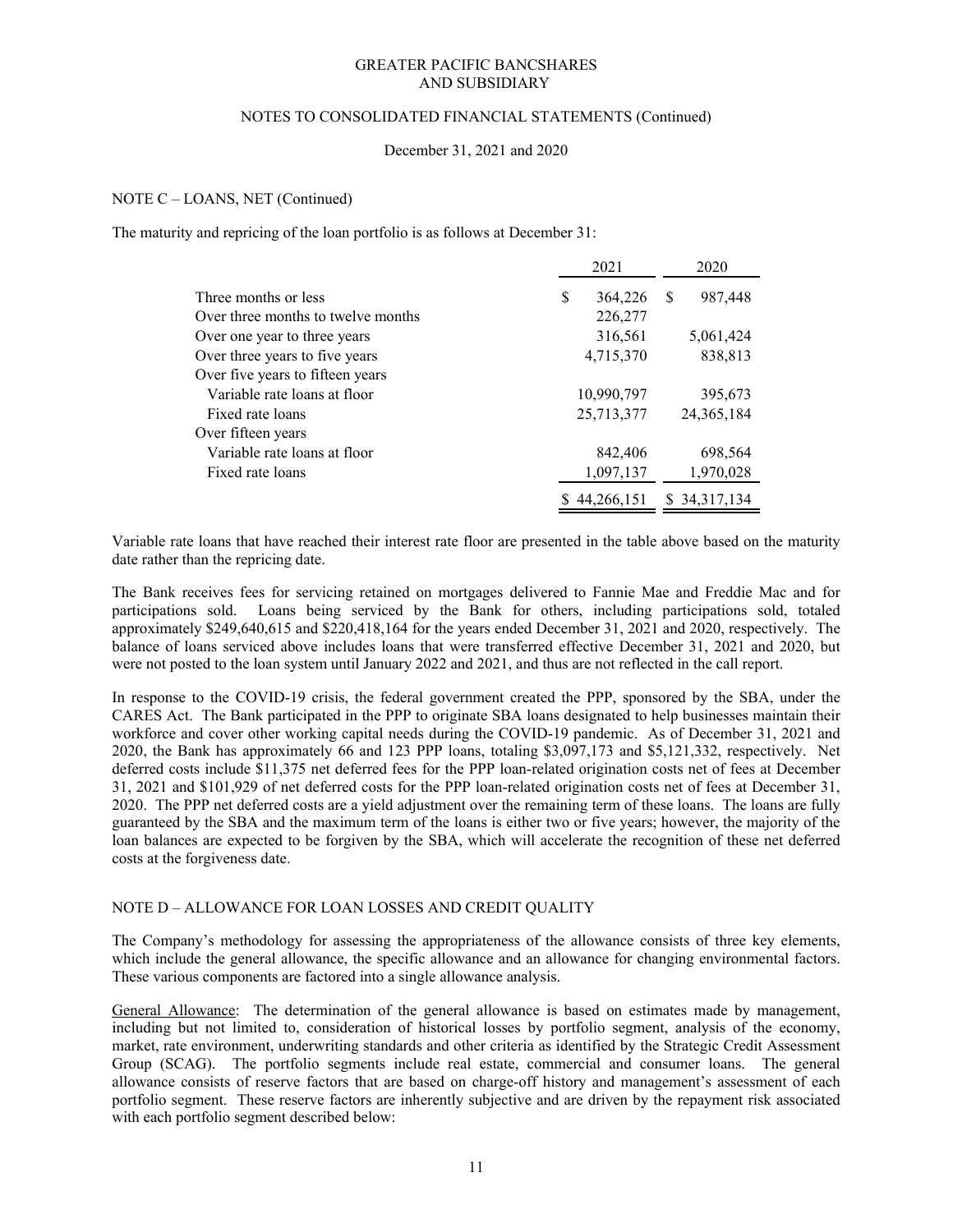## NOTES TO CONSOLIDATED FINANCIAL STATEMENTS (Continued)

# December 31, 2021 and 2020

# NOTE D – ALLOWANCE FOR LOAN LOSSES AND CREDIT QUALITY (Continued)

Commercial Real Estate—These loans generally possess a higher inherent risk of loss than other segments. Adverse economic developments or an overbuilt market impact commercial real estate projects and may result in troubled loans. Trends in vacancy rates of commercial properties impact the credit quality of these loans. High vacancy rates reduce operating revenues and the ability for properties to produce sufficient cash flow to service debt obligations.

Commercial—Commercial loans generally possess a lower inherent risk of loss than real estate portfolio segments because these loans are generally underwritten to existing cash flows of operating businesses. Debt coverage is provided by business cash flows and economic trends influenced by unemployment rates and other key economic indicators are closely correlated to the credit quality of these loans.

Home Equity—The home equity loan portfolio is for  $2<sup>nd</sup>$  mortgage jumbo financing/refinancing and home improvements. These are secured by 1-4 family residential property.

Consumer—The consumer loan portfolio is comprised of a large number of small loans scheduled to be amortized over a specific period. Consumer loans are made directly for consumer purchases.

Specific Allowance: Regular credit reviews of the portfolio also identify loans that are considered potentially impaired. A loan is considered impaired when, based on current information and events, the Company determines that they will probably not be able to collect all amounts due according to the loan contract, including scheduled interest payments. When the Company identifies a loan as impaired, they measure the impairment using discounted cash flows, except when the sole remaining source of repayment for the loans is the liquidation of the collateral. In these cases, they use the current fair value of the collateral, less selling costs. If the Company determines that the value of the impaired loan is less than the recorded investment in the loan, they either recognize an impairment reserve as a specific allowance to be provided for in the allowance or charge-off the impaired balance on collateral dependent loans if it is determined that such amount represents a confirmed loss. Loans determined to be impaired with a specific allowance are excluded from the general allowance so as not to double-count the loss exposure.

Qualitative Factors: This component of the allowance is management's best estimate of the probable impact that various qualitative factors may have on the loan portfolio. It is not allocated to specific loans or groups of loans, but rather is intended to absorb losses caused by several factors, including changes in the nature and volume of the portfolio, changes in the terms of loans, changes in lending policies and procedures, underwriting collection practices, changes in international, national, regional, and local economic and business conditions, changes in the experience and ability of lending management and staff, changes in the volume and severity of past due loans, changes in the volume of non-accrual loans, changes in the volume and severity of adversely classified or graded loans, changes in the quality of the Company's loan review system, changes in the value of underlying collateral, the existence and effect of any concentrations of credit, changes in the level of concentrations of credit and the effect of other external factors such as competition and legal and regulatory requirements.

Although management believes the allowance to be adequate, ultimate losses may vary from its estimates. The Board of Directors reviews the adequacy of the allowance quarterly, including consideration of current economic conditions, known and inherent risks in the portfolio, adverse situations that may affect the borrower's ability to repay, the estimated value of any underlying collateral, or past loan experience and other factors. If the Board of Directors and management determine that changes are warranted based on those reviews, the allowance is adjusted. In addition, the Company's primary regulators, the OCC, review the adequacy of the allowance as an integral part of their examination process. These regulatory agencies may require additions to the allowance based on their judgment about information available at the time of their examinations.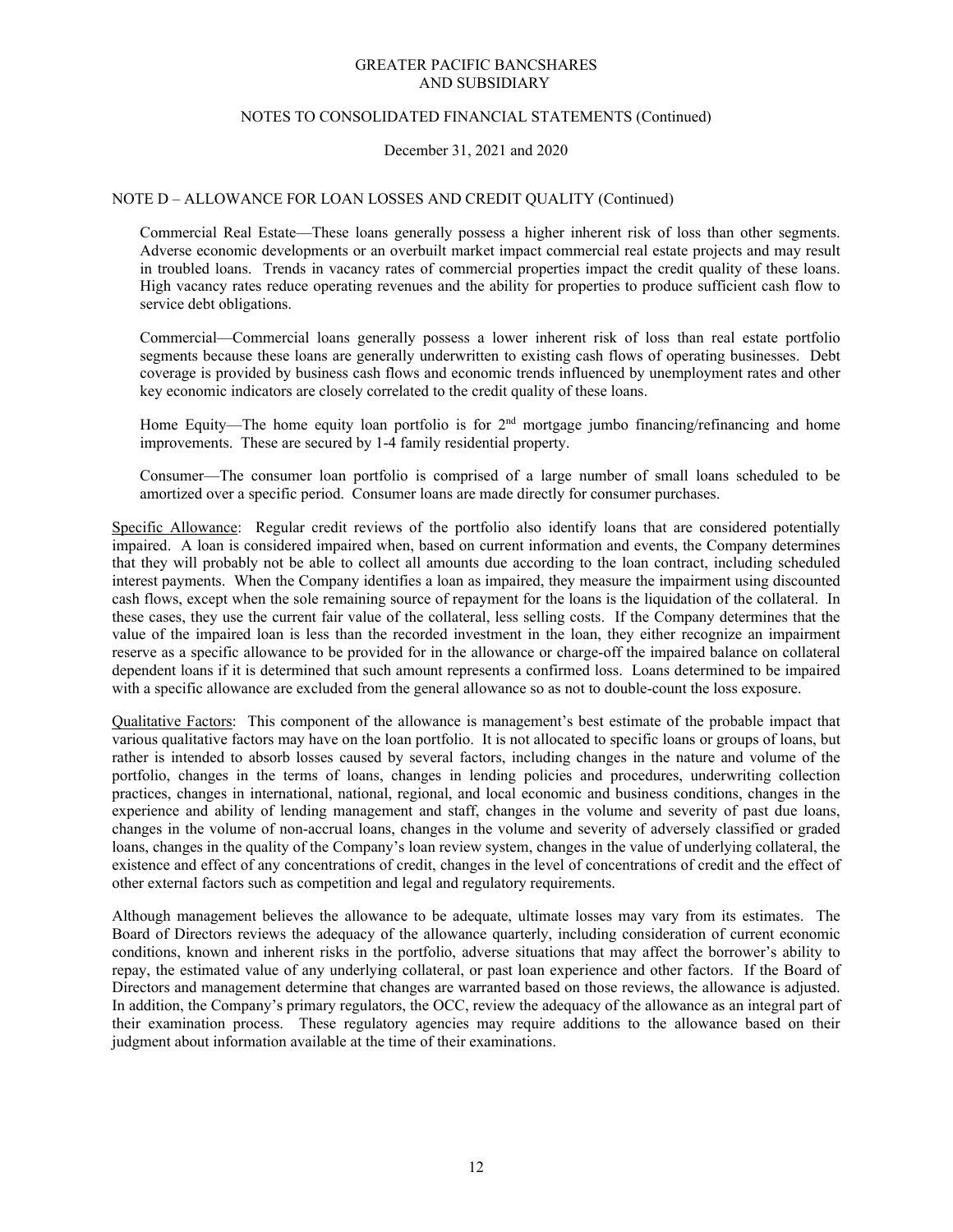# NOTES TO CONSOLIDATED FINANCIAL STATEMENTS (Continued)

# December 31, 2021 and 2020

# NOTE D – ALLOWANCE FOR LOAN LOSSES AND CREDIT QUALITY (Continued)

The following table summarizes activity related to the allowance for loan losses by loan portfolio segment and the allocation of the allowance for loan losses by loan portfolio segment and by impairment methodology for the year ended December 31, 2021 and 2020:

|                                                    | Commercial<br>Real Estate | Home<br>Equity | Commercial                                         | Commercial<br>PPP        | Consumer      | Total           |
|----------------------------------------------------|---------------------------|----------------|----------------------------------------------------|--------------------------|---------------|-----------------|
| 2021                                               |                           |                |                                                    |                          |               |                 |
| Allowance for credit losses                        |                           |                |                                                    |                          |               |                 |
| <b>Beginning balance</b>                           | \$<br>845,494             | \$<br>353,128  | \$<br>646                                          |                          | \$<br>12,212  | 1,211,480<br>S  |
| Recoveries                                         |                           |                | 33,213                                             |                          |               | 33,213          |
| Provision                                          | 34,808                    | 141,706        | (33, 634)                                          | 104,044<br>\$            | 3,076         | 250,000         |
| Ending balance                                     | <sup>\$</sup><br>880,302  | \$<br>494,834  | \$<br>225                                          | <sup>\$</sup><br>104,044 | \$<br>15,288  | 1,494,693<br>\$ |
| Ending balance:<br>Individually evaluated          |                           |                |                                                    |                          |               |                 |
| for impairment                                     |                           |                | -S                                                 |                          |               |                 |
| Ending balance:<br>Collectively evaluated          |                           |                |                                                    |                          |               |                 |
| for impairment                                     | \$<br>880,302             | \$<br>494,834  | \$<br>225                                          | \$<br>104,044            | \$<br>15,288  | \$<br>1,494,693 |
| Loans<br>Ending balance:<br>Collectively evaluated |                           |                |                                                    |                          |               |                 |
| for impairment                                     | \$25,977,030              | \$14,730,149   | \$<br>6,697                                        | \$3,097,173              | \$<br>455,102 | \$44,266,151    |
|                                                    |                           |                |                                                    |                          |               |                 |
|                                                    | Commercial                | Home           |                                                    | Commercial               |               |                 |
|                                                    | Real Estate               | Equity         | Commercial                                         | PPP                      | Consumer      | Total           |
| 2020                                               |                           |                |                                                    |                          |               |                 |
| Allowance for credit losses<br>Beginning balance   | $\mathbb{S}$<br>669,199   | \$<br>480,362  | \$<br>1,397                                        |                          | \$<br>17,826  | 1,168,784<br>\$ |
| Recoveries                                         |                           | 17,352         | 25,344                                             |                          |               | 42,696          |
| Provision                                          | 176,295                   | (144, 586)     | (26,095)                                           |                          | (5,614)       |                 |
| Ending balance                                     | \$.<br>845,494            | \$<br>353,128  | $\mathbb{S}% _{n}^{X\rightarrow\mathbb{R}}$<br>646 | \$                       | \$<br>12,212  | 1,211,480<br>\$ |
| Ending balance:<br>Individually evaluated          |                           |                |                                                    |                          |               |                 |
| for impairment                                     |                           |                | \$                                                 |                          |               | \$              |
| Ending balance:<br>Collectively evaluated          |                           |                |                                                    |                          |               |                 |
| for impairment                                     | 845,494<br>S              | 353,128<br>\$  | $\mathbb S$<br>646                                 | \$                       | 12,212<br>\$  | \$1,211,480     |
| Loans<br>Ending balance:<br>Collectively evaluated |                           |                |                                                    |                          |               |                 |
| for impairment                                     | \$18,180,842              | \$10,636,788   | \$<br>16,234                                       | \$ 5,121,332             | \$<br>361,938 | \$34,317,134    |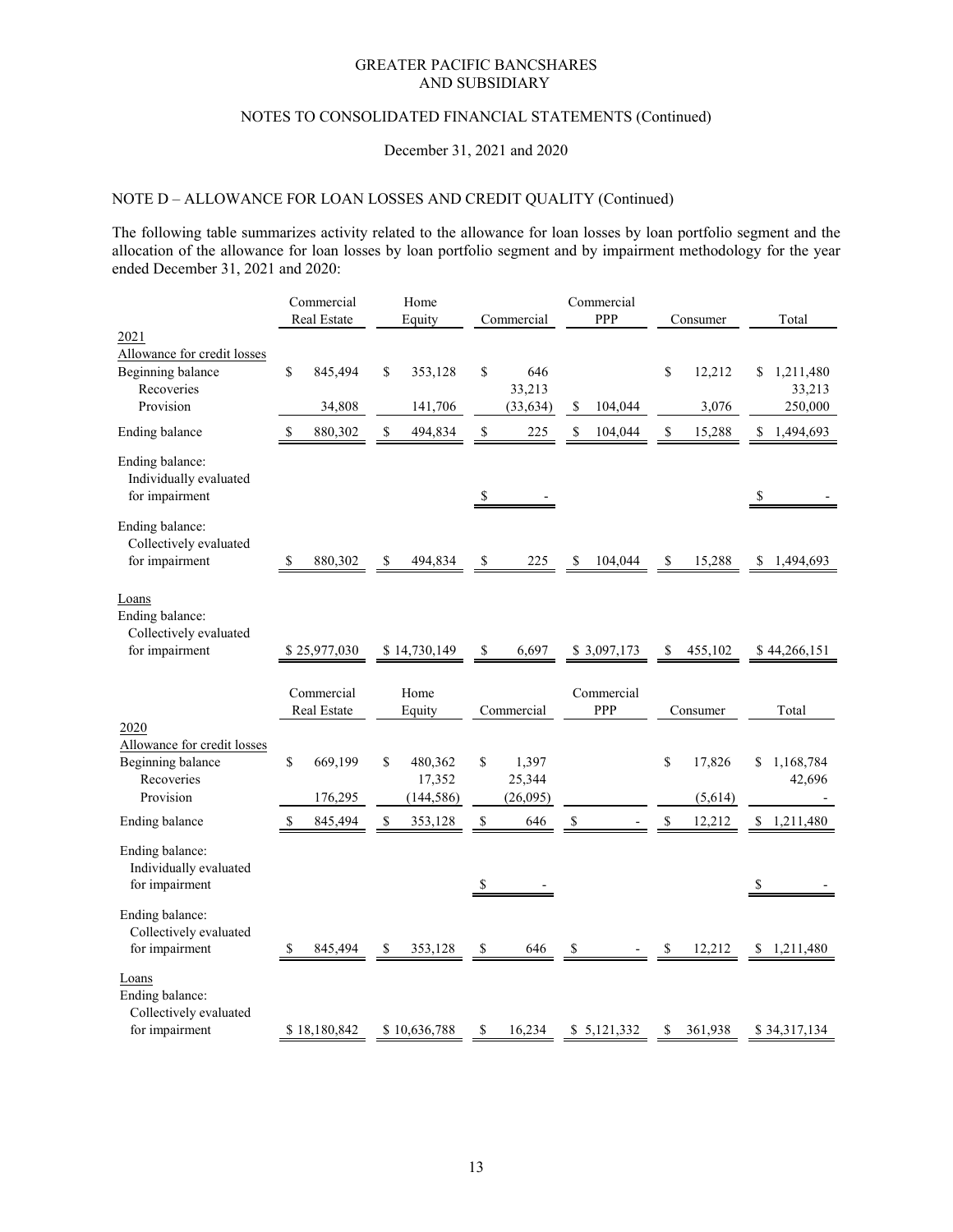## NOTES TO CONSOLIDATED FINANCIAL STATEMENTS (Continued)

## December 31, 2021 and 2020

# NOTE D – ALLOWANCE FOR LOAN LOSSES AND CREDIT QUALITY (Continued)

Credit Quality of Loans: The Company assigns a risk rating to loans over a certain threshold and periodically performs detailed reviews of all such loans to identify credit risks and to assess the overall collectability of the portfolio. During these internal reviews, management monitors and analyzes the financial condition of borrowers and guarantors, trends in the industries in which borrowers operate and the fair values of collateral securing these loans. These credit quality indicators are used to assign a risk rating to each individual loan. These risk ratings can be grouped into the following major categories, defined as follows:

Pass—A pass loan is a strong credit with no existing or known potential weaknesses deserving of management's close attention.

Watch List—A watch list loan possesses some uncertainty as the borrower's financial condition is perceived to be in a state of transition and require closer monitoring.

Special Mention—A special mention loan has potential weaknesses that deserve management's close attention.

Substandard—A substandard loan is inadequately protected by the current sound worth and paying capacity of the obligor or of the collateral pledged, if any. These loans have a well-defined weakness, or weaknesses, that jeopardize the liquidation of the debt and are characterized by distinct possibility that the Bank will sustain some loss if the deficiencies are not corrected.

Doubtful—Loans classified as doubtful have characteristics of those classified as substandard, but the weaknesses make collection or liquidation in full questionable and improbable based on currently existing facts, conditions, and collateral values.

Loss—Loans classified as loss are considered uncollectible or of such little value.

The following table shows the loan portfolio allocated by management's internal risk ratings at December 31, 2021 and 2020:

|                                                                       | Commercial<br>Real Estate        | Home<br>Equity | Commercial             | Commercial<br>PPP | Consumer                | Total                       |
|-----------------------------------------------------------------------|----------------------------------|----------------|------------------------|-------------------|-------------------------|-----------------------------|
| 2021<br>Grade:                                                        |                                  |                |                        |                   |                         |                             |
| Pass<br>Watch<br>Special Mention<br>Substandard<br>Doubtful           | \$25,977,030                     | \$14,730,149   | \$<br>6,697            | \$3,097,173       | 455,102<br>\$           | \$44,266,151                |
| Total                                                                 | \$25,977,030                     | \$14,730,149   | \$<br>6,697            | \$<br>3,097,173   | $\mathbb{S}$<br>455,102 | \$44,266,151                |
| 2020                                                                  | Commercial<br><b>Real Estate</b> | Home<br>Equity | Commercial             | Commercial<br>PPP | Consumer                | Total                       |
| Grade:<br>Pass<br>Watch<br>Special Mention<br>Substandard<br>Doubtful | \$18,180,842                     | \$10,636,788   | $\mathbb{S}$<br>16,234 | 5,121,332<br>S.   | 361,938<br>\$           | 34,317,134<br><sup>\$</sup> |
| Total                                                                 | 18,180,842<br>S                  | \$10,636,788   | \$<br>16,234           | 5,121,332<br>S    | 361,938<br>\$           | 34, 317, 134<br>S           |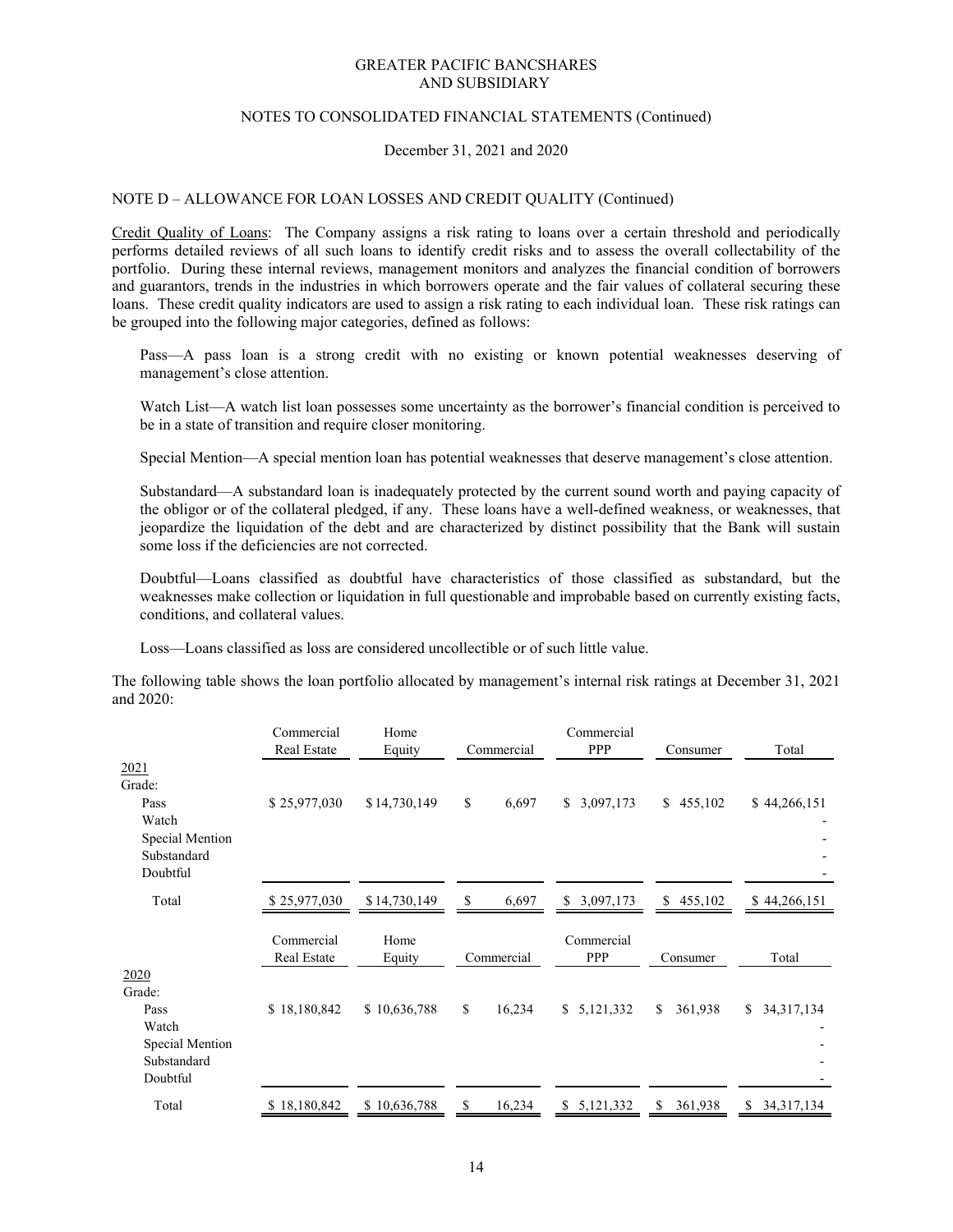# NOTES TO CONSOLIDATED FINANCIAL STATEMENTS (Continued)

# December 31, 2021 and 2020

#### NOTE D – ALLOWANCE FOR LOAN LOSSES AND CREDIT QUALITY (Continued)

There were no impaired loans at December 31, 2021 and 2020. There were no past due loans or loans on nonaccrual at December 31, 2021 and 2020.

The Company is working with borrowers impacted by COVID-19 and providing modifications to include three months deferral of principal and interest and six months interest only payments. These modifications are excluded from the troubled debt restructuring classification under Section 4013 of the CARES Act or under applicable interagency guidance of the federal banking regulators. There were no Company modified commercial loans for the year ended December 31, 2021. For the year ended December 31, 2020, the Company modified 13 commercial loans with outstanding balances of \$7,808,640. All modified loans were performing under the modified terms as of December 31, 2021 and 2020.

### NOTE E – PREMISES AND EQUIPMENT

Premises and equipment consisted of the following at December 31:

|                                                             |   | 2021                  | 2020                  |
|-------------------------------------------------------------|---|-----------------------|-----------------------|
| Leasehold improvements<br>Furniture, fixtures and equipment | S | 242,440<br>723,265    | 242,440<br>719,236    |
| Less: Accumulated depreciation                              |   | 965,705<br>(910, 445) | 961,676<br>(884, 745) |
|                                                             | S | 55,260                | 76,931                |

Depreciation and amortization included in occupancy and equipment expense totaled \$25,700 and \$26,877 respectively, in 2021 and 2020.

#### NOTE F – MORTGAGE SERVICING RIGHTS

The following table presents the changes in the Bank's mortgage servicing rights for the years ended December 31:

|                                                             |  | 2021          | 2020 |               |  |
|-------------------------------------------------------------|--|---------------|------|---------------|--|
| Fair value, beginning of year                               |  | 1,862,754     | S    | 1,691,226     |  |
| Additions for new mortgage servicing rights capitalized     |  | 260,536       |      | 290,610       |  |
| Reduction of servicing assets                               |  | (13,581)      |      | (17,909)      |  |
| Changes in fair value:                                      |  |               |      |               |  |
| Due to changes in model inputs and assumptions              |  | 613,121       |      | (101, 173)    |  |
| Fair value, end of year                                     |  | 2,722,830     | S    | 1,862,754     |  |
| Balance of loans serviced for others                        |  | \$249,640,615 |      | \$220,418,164 |  |
| Mortgage servicing rights as a percentage of serviced loans |  | $1.09\%$      |      | $0.85\%$      |  |

The balance of loans serviced above includes loans that were originated effective December 31, 2021 and 2020, but were not posted to the loan system until January 2022 and 2021. The amounts of contractually specified servicing fees, late fees and ancillary fees earned, recorded in mortgage banking revenue on the consolidated statements of operations, were \$596,777 and \$484,432 for the years ended December 31, 2021 and 2020, respectively. Changes in fair value are also included in mortgage banking revenue on the consolidated statements of operations.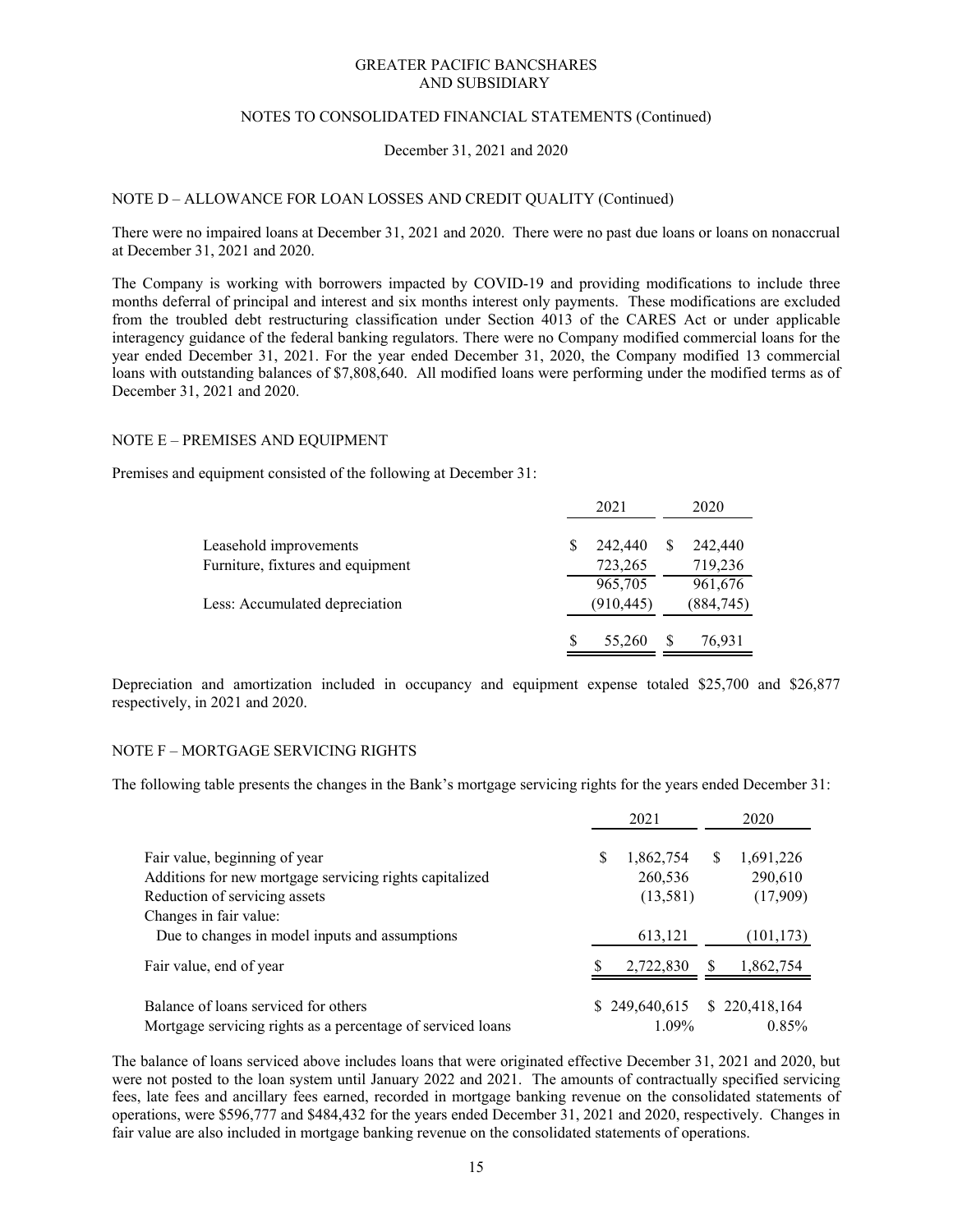# NOTES TO CONSOLIDATED FINANCIAL STATEMENTS (Continued)

# December 31, 2021 and 2020

#### NOTE F – MORTGAGE SERVICING RIGHTS (Continued)

The fair value of servicing rights is calculated through a discounted cash flow analysis using a computer pricing model. The valuation is based on the objective characteristics of the portfolio (loan amount, note rate, current loan age, amortization period, escrow balance, etc.), commonly used industry assumptions (prepayment speeds, float earnings rates, discount rates, cost to service, cost of advances) and supplemented by actual portfolio performance characteristics unique to the Bank. The assumptions taken into account are those that are typically employed by entities who own the mortgage servicing asset. The valuation takes into account the unique characteristics of the secondary servicing market. The market value of the servicing can vary based upon the level of prepayments, especially when rates fall. Higher prepayments would negatively impact the recorded value of the mortgage servicing rights.

#### NOTE G – TIME DEPOSITS

Time deposits that meet or exceed the FDIC insurance limit of \$250,000 at December 31, 2021 and 2020 were \$57,742,622 and \$30,939,111, respectively.

The maturities of time deposits at December 31 are as follows:

|                              | 2021                         | 2020      |  |  |
|------------------------------|------------------------------|-----------|--|--|
| Due in one year or less      | $$100,331,514$ $$55,132,562$ |           |  |  |
| Due from one to three years  | 8.941.747                    | 9,936,269 |  |  |
| Due from three to five years |                              | 28,238    |  |  |
|                              | $$109,273,261$ $$65,097,069$ |           |  |  |

#### NOTE H – FEDERAL FUNDS CREDIT LINE

The Company had a federal funds line of credit agreement through June 30, 2022. The maximum borrowings available under this line amounted to \$2,500,000 at December 31, 2021 and 2020. At December 31, 2021 and 2020, there were no borrowings outstanding under this agreement.

#### NOTE I – OTHER EXPENSES

Other expenses consisted of the following at December 31:

|                                | 2021 |           |   | 2020      |  |
|--------------------------------|------|-----------|---|-----------|--|
| Data processing                | \$   | 170,609   | S | 170,428   |  |
| Professional services          |      | 149,985   |   | 104,956   |  |
| Regulatory assessments         |      | 78,126    |   | 48,741    |  |
| Office expenses                |      | 66,712    |   | 84,830    |  |
| Marketing expense              |      | 40,163    |   | 59,732    |  |
| Messenger and courier expenses |      | 14,643    |   | 15,680    |  |
| Directors' fees and expenses   |      | 12,558    |   | 73,739    |  |
| Other expenses                 |      | 536,872   |   | 654,337   |  |
|                                |      | 1,069,668 |   | 1,212,443 |  |

Other expenses in 2021 consists primarily of loan origination-related expenses (\$265,642), software license and internet fees (\$79,839), bank and other fees (\$64,044), and insurance (\$30,920).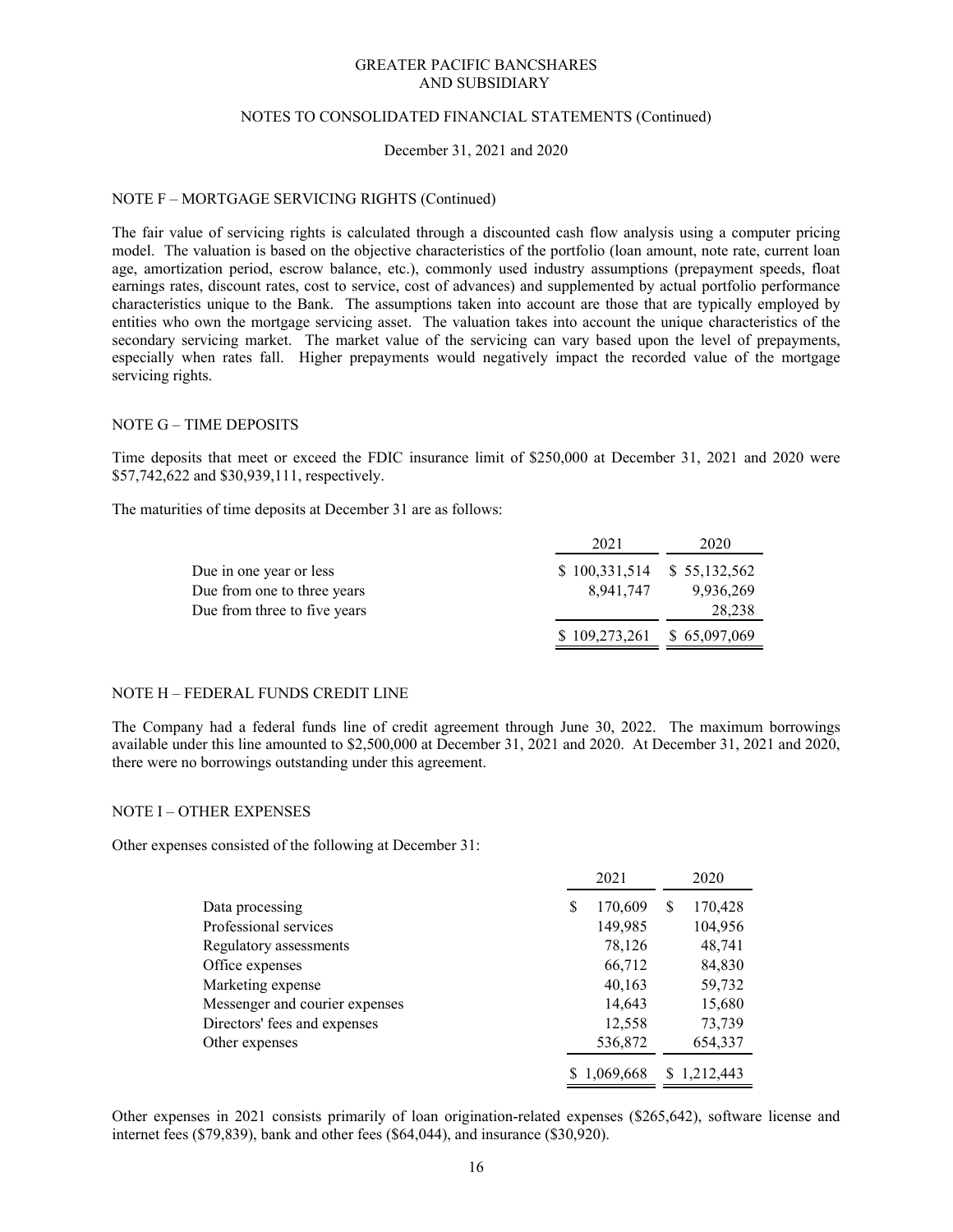#### NOTES TO CONSOLIDATED FINANCIAL STATEMENTS (Continued)

## December 31, 2021 and 2020

#### NOTE I – OTHER EXPENSES (Continued)

Other expenses in 2020 consisted primarily of loan origination-related expenses (\$308,906), software license and internet fees (\$123,117), provision for mortgage servicing (\$86,453), bank and other fees (\$56,361), and insurance (\$26,824).

#### NOTE J – RETIREMENT PLANS

The Company had a defined contribution retirement plan covering substantially all of the Company's employees. Employees may elect to have a portion of their compensation contributed to the plan in conformity with the requirements of Section 401(k) of the Internal Revenue Code. The Company may make contributions to the plan at the discretion of the Board of Directors in an amount not to exceed the maximum amount deductible under the profit sharing plan rules of the Internal Revenue Service. All employees are eligible for participation following 12 months of employment and 1,000 hours of service each plan year. The Company's contributions vest over a three-year period. The Company made contributions totaling \$31,147 and \$29,328 for the years ended December 31, 2021 and 2020, respectively.

#### NOTE K – INCOME TAXES

The components of income tax expense included in the statements of operations were as follows for the years ended December 31:

|                                 | 2021          |   | 2020    |
|---------------------------------|---------------|---|---------|
| Currently payable:              |               |   |         |
| Federal                         | \$<br>207,661 | S | 402,651 |
| <b>State</b>                    | 65,785        |   | 196,462 |
|                                 | 273,446       |   | 599,113 |
| Deferred tax (benefit) expense: |               |   |         |
| Federal                         | 164,662       |   | 6,765   |
| <b>State</b>                    | 80,983        |   | 1,476   |
|                                 | 245,645       |   | 8,241   |
| Net provision for income taxes  | \$<br>519,091 | S | 607,354 |

The following is a reconciliation of income taxes computed at the Federal statutory rate of 21% to the effective income tax rate used for the provision for income taxes:

|                                                        | 2021 |         | 2020 |         |
|--------------------------------------------------------|------|---------|------|---------|
| Income tax at Federal statutory rate                   | S    | 391,549 | S    | 446.796 |
| State franchise taxes, less Federal income tax benefit |      | 129,919 |      | 155,107 |
| Meals and entertainment                                |      | 433     |      | 548     |
| Nondeductible expenses and other                       |      | (2,810) |      | 4,903   |
| Provision for income taxes                             |      | 519,091 |      | 607,354 |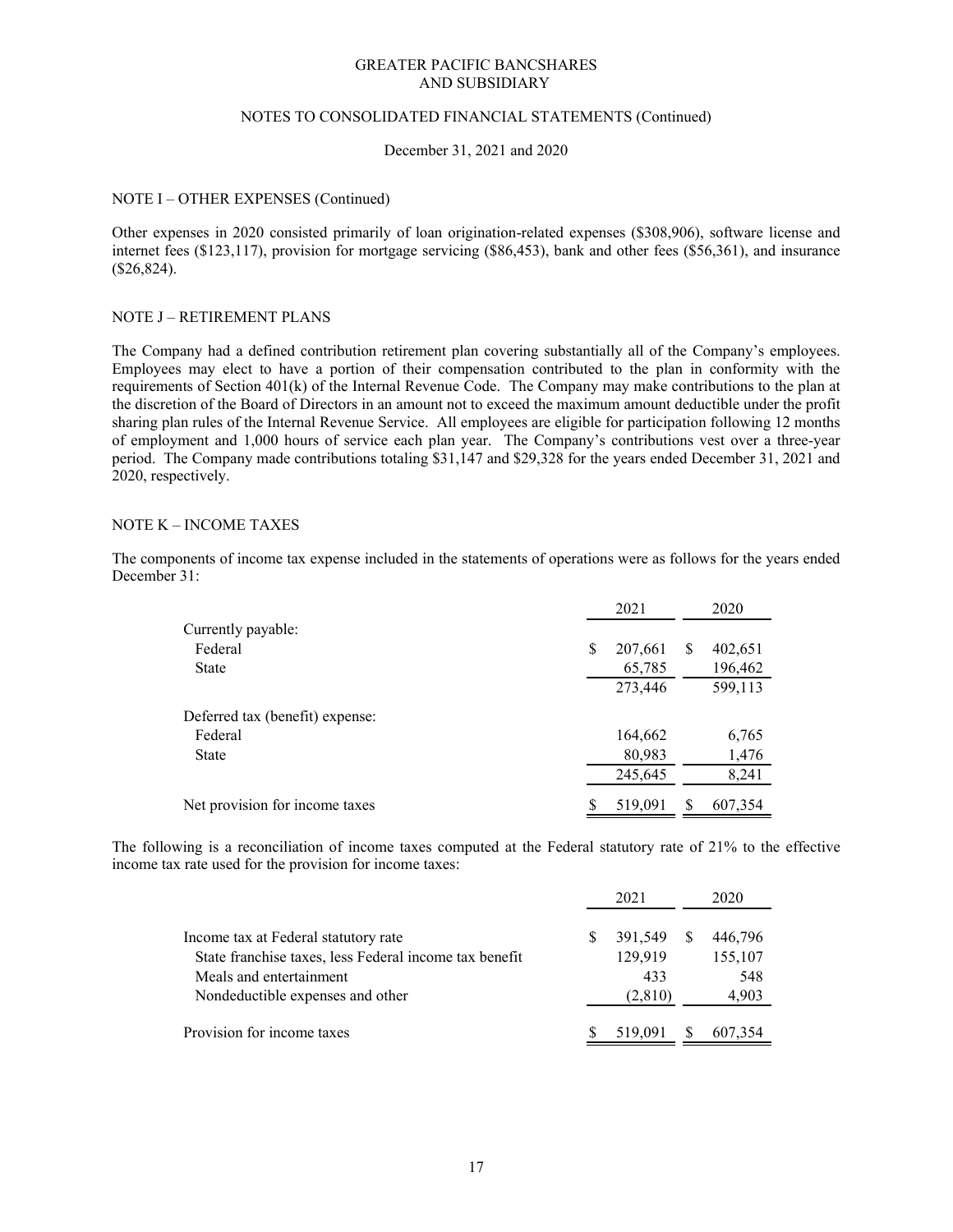# NOTES TO CONSOLIDATED FINANCIAL STATEMENTS (Continued)

#### December 31, 2021 and 2020

#### NOTE K – INCOME TAXES (Continued)

The tax effects of temporary differences that give rise to the components of the net deferred tax assets as of December 31 were as follows:

|                                       |    | 2021        |   | 2020       |
|---------------------------------------|----|-------------|---|------------|
| Deferred tax assets:                  |    |             |   |            |
| Allowance for loan losses             | \$ | 293,600     | S | 219,691    |
| Reserve for mortgage servicing rights |    | 79,338      |   | 79,338     |
| Depreciation                          |    | 12,784      |   | 8,905      |
| State franchise tax                   |    |             |   | 546        |
| Total deferred tax assets             |    | 385,722     |   | 308,480    |
| Deferred tax liabilities:             |    |             |   |            |
| Mortgage servicing rights             |    | (804, 967)  |   | (550,697)  |
| Adjustment to cash basis              |    | (219,898)   |   | (177, 421) |
| State franchise tax                   |    | (26, 140)   |   |            |
| Total deferred tax liabilities        |    | (1,051,005) |   | (728, 118) |
| Net deferred tax liabilities          | S  | (665, 283)  | S | (419, 638) |

Amounts presented for the tax effects of temporary differences are based upon estimates and assumptions and could vary from amounts ultimately reflected on the Company's tax returns. Accordingly, the variances from amounts reported for prior years are primarily the result of adjustments to conform to the tax returns as filed.

Income tax receivable was \$449,391 and \$6,418, at December 31, 2021 and 2020, respectively.

The Company and its subsidiary file an income tax return in the U.S. federal jurisdiction and file a franchise tax return in the State of Texas and the State of California jurisdictions. The Company is no longer subject to U.S. federal income tax examinations and State franchise tax examinations by taxing authorities for years prior to 2018 and 2017, respectively.

There have been no adjustments identified for unrecognized tax benefits requiring an adjustment to the income statement under FASB ASC 740-10. The Bank recognizes interest accrued and penalties related to unrecognized tax benefits, if any, in tax expense.

#### NOTE L – RELATED PARTY TRANSACTIONS

During the normal course of business, the Bank has entered into transactions with its directors, executive officers, significant shareholders, and their affiliates (related parties). The Bank's policy prohibits loans to related parties. As of December 31, 2021 and 2020, the Bank had no outstanding loans to any officers, directors, or companies with which they are associated. The Bank has received deposits from directors and officers and their related interests totaling \$3,937,968 and \$7,324,807 at December 31, 2021 and 2020, respectively.

# NOTE M – CONTINGENT LIABILITIES AND COMMITMENTS

Lease Commitments: The Bank leases all of its facilities under noncancellable operating leases. In November 2019, the Bank extended its Whittier lease through October 30, 2025. The Bank leases a facility in Richardson, Texas and operates a second full service banking facility. In October 2021, the bank extended its Richardson lease through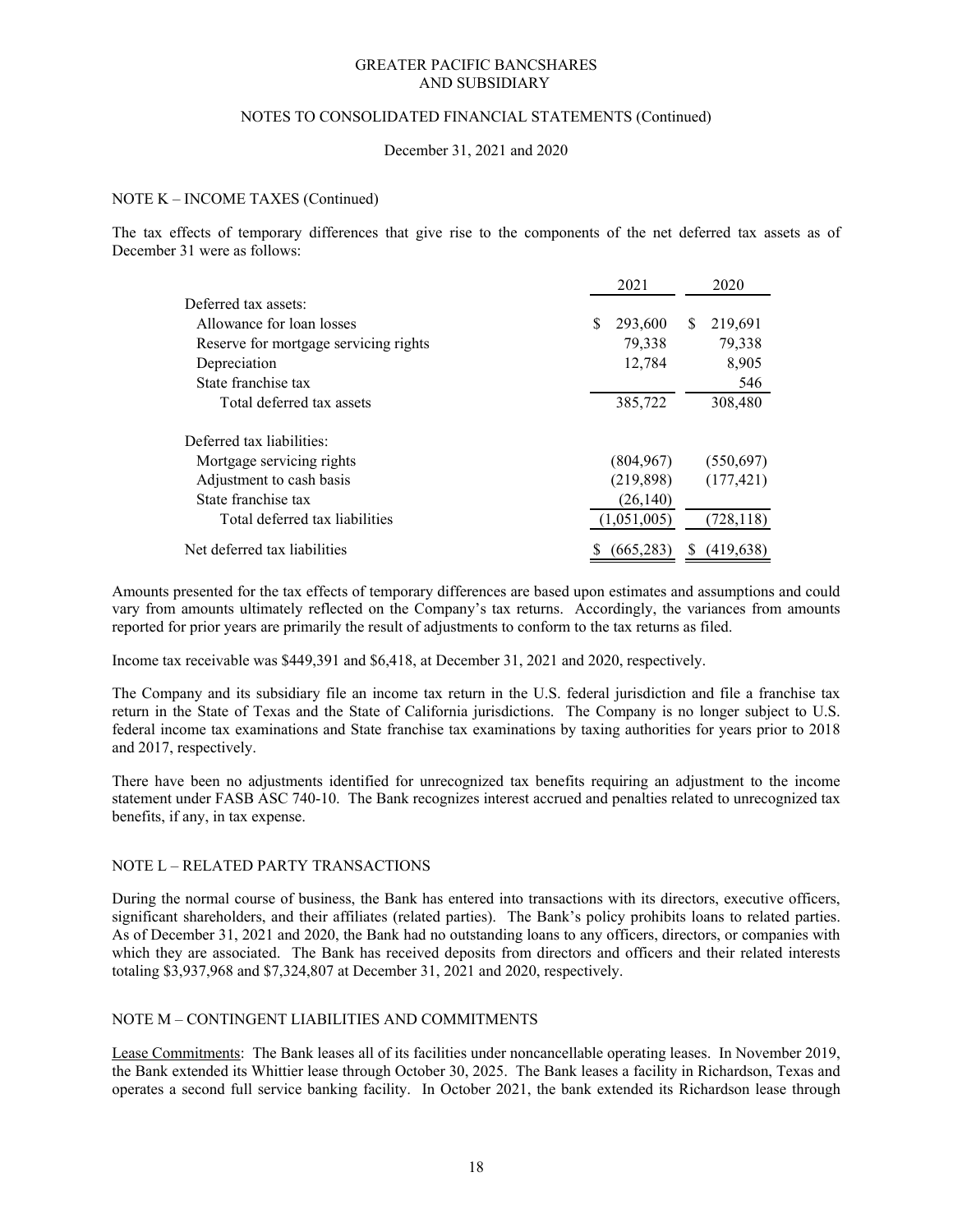# NOTES TO CONSOLIDATED FINANCIAL STATEMENTS (Continued)

### December 31, 2021 and 2020

#### NOTE M – CONTINGENT LIABILITIES AND COMMITMENTS (Continued)

December 31, 2026. As of December 31, 2021, future minimum lease payments under all noncancellable operating leases are:

| Year ended December 31:         |   |             |
|---------------------------------|---|-------------|
| 2022                            | S | 233,741     |
| 2023                            |   | 236,547     |
| 2024                            |   | 239,411     |
| 2025                            |   | 217,105     |
| 2026                            |   | 93,475      |
| Total minimum lease commitments |   | \$1,020,278 |

Rent expense for the years ended December 31, 2021 and 2020 for all operating leases totaled \$222,543 and \$228,255, respectively.

Financial Instruments with Off-Balance-Sheet Risk: The Bank's financial statements do not reflect various commitments and contingent liabilities which arise in the normal course of business and which involve elements of credit risk, interest rate risk and liquidity risk. These commitments and contingent liabilities are commitments to extend credit. A summary of the Bank's commitments and contingent liabilities at December 31, are as follows:

|                              | <b>Contractual Amounts</b> |  |      |  |
|------------------------------|----------------------------|--|------|--|
|                              | 2021                       |  | 2020 |  |
|                              |                            |  |      |  |
| Commitments to extend credit | \$ 3,800,000               |  |      |  |

Commitments to extend credit include exposure to some credit loss in the event of nonperformance of the customer. The Bank's credit policies and procedures for credit commitments and financial guarantees are the same as those for extension of credit that are recorded on the balance sheet. Because most of these instruments have fixed maturity dates, and because many of them expire without being drawn upon, they do not generally present any significant liquidity risk to the Bank.

Commitments to extend credit are agreements to lend to a customer as long as there is no violation of any condition established in the contract. Commitments generally have fixed expiration dates or other termination clauses and may require payment of a fee. The Bank evaluates each customer's credit worthiness on a case-by-case basis. The amount of collateral obtained, if deemed necessary by the Bank upon extension of credit, is based on management's credit evaluation of the customer. Collateral held varies but may include accounts receivable, inventory, deeds of trust on residential real estate and income-producing commercial properties.

Contractual Commitments: On June 1, 2020, the Bank entered into a five-year agreement with Fiserv Solutions, LLC to provide software license maintenance and services. The contract includes fixed and variable charges depending on the type of service and number of transactions. Contract provides an early termination penalty and has an option for a three-year extension.

# NOTE N – CONCENTRATIONS OF CREDIT RISK

Most of the Company's business activity is with customers located within the State of California, primarily within Los Angeles, Orange, Riverside, and San Bernardino Counties, and the State of Texas in the Dallas/Fort Worth area. While a significant amount of the Company's loans have been granted to customers in the Company's market area, 72% and 56% of the loans were made outside of the area as of December 31, 2021 and 2020, respectively. General economic conditions or natural disasters affecting the primary market area could affect the ability of customers to repay loans and the value of real property used as collateral. The loans are expected to be repaid from cash flow or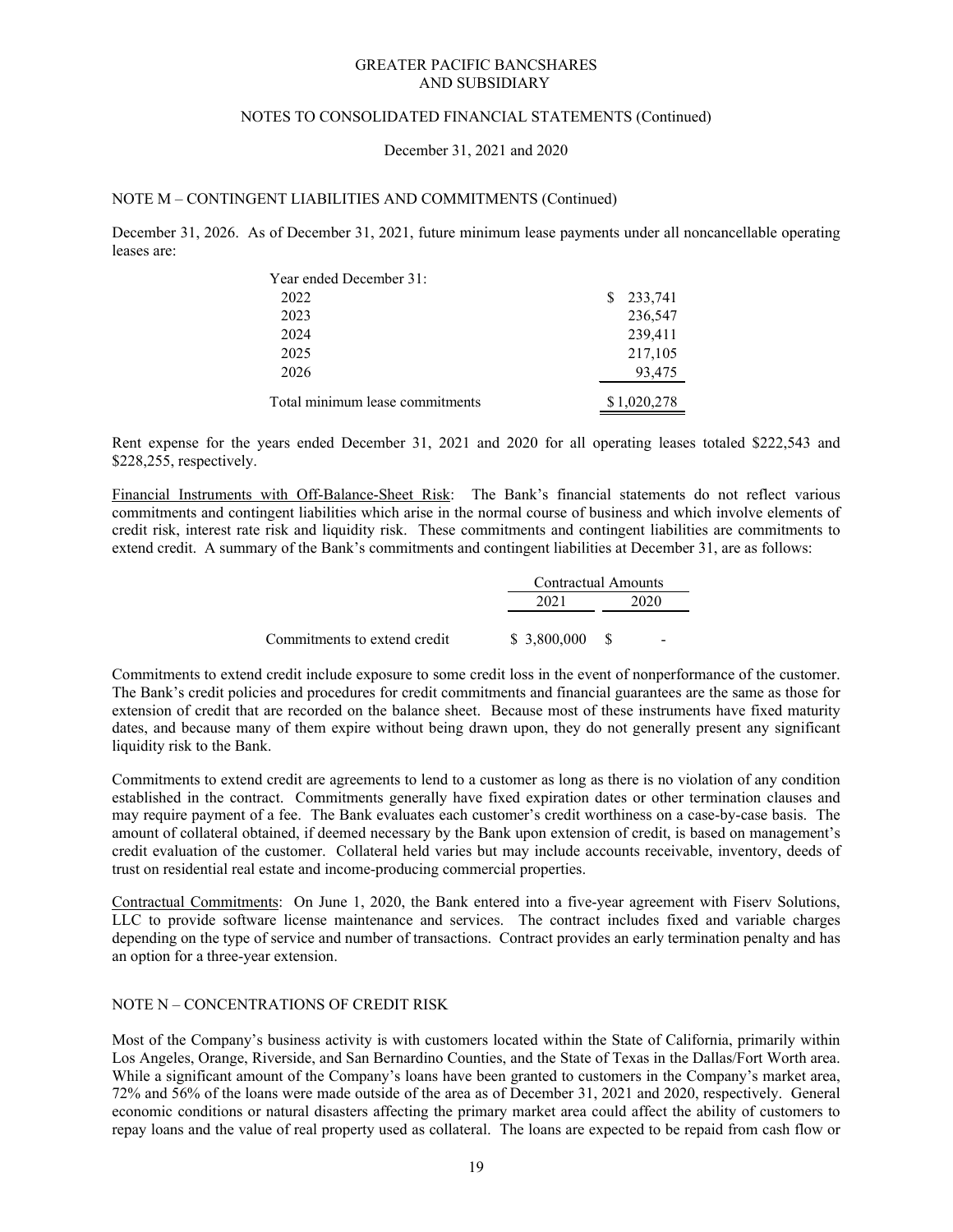# NOTES TO CONSOLIDATED FINANCIAL STATEMENTS (Continued)

# December 31, 2021 and 2020

#### NOTE N – CONCENTRATIONS OF CREDIT RISK (Continued)

proceeds from the sale of selected assets of the borrowers. The Company requires that all loans have adequate collateral to secure the loans or that the borrower have evidence of sufficient cash flows to repay loans when the loans are made. All collateral must have an appraisal, if applicable, and collateral is generally secured by liens. The Company's access to this collateral is through judicial procedures.

The concentrations of credit by type of loan are set forth in Note D. While the Company has a diversified loan portfolio, approximately 92% and 84% of these loans are secured by real estate at December 31, 2021 and 2020, respectively. The distribution of commitments to extend credit approximates the distribution of loans outstanding. The Company has loan commitments in the following industries at December 31, 2021: retail trade, 7%; commercial building, 24%; consumer credit facilities, 34%; educational services, 8%; non-profit and faith-based organizations, 9%; health care and social assistance, 7%; accommodation and food services, 4%; and PPP loans, 7%. The Company has loan commitments in the following industries at December 31, 2020: retail trade, 10%; commercial building, 12%; consumer credit facilities, 41%; educational services, 11%; non-profit and faith-based organizations, 9%; and PPP loans, 15%. The National Banking Laws, Title 12 of the United States Code, generally restricts loans to a single borrower or group of related borrowers and investments by the Company to 25% of the sum of the Company's equity capital plus the allowance for loan losses, subject to certain adjustments. The Company evaluates each customer's credit worthiness on a case-by-case basis. The amount of collateral obtained, if deemed necessary by the Company, upon extension of credit, is based on management's credit evaluation of the customer. Collateral held varies but may include residential and commercial real property, marketable securities, accounts receivable, inventory, equipment and savings accounts.

#### NOTE O – REGULATORY MATTERS

The Bank, as a national bank, is subject to the dividend restrictions set forth by the Office of the Comptroller of the Currency (OCC). Under such restrictions, the Bank may not, without the prior approval of the OCC, declare dividends in excess of the sum of the current year's net income plus the retained earnings from the prior two years. As of December 31, 2021 and 2020, \$3,252,886 and \$2,312,520 was available for dividend distribution without prior approval, which has been reinvested into the Bank.

The Bank is subject to various regulatory capital requirements administered by its primary federal regulator, the OCC. Failure to meet minimum capital requirements can initiate certain mandatory – and possibly additional discretionary – actions by regulators that, if undertaken, could have a direct material effect on the Bank's financial statements. Under capital adequacy guidelines and the regulatory framework for prompt corrective action, the Bank must meet specific capital guidelines that involve quantitative measures of the Bank's assets, liabilities, and certain off-balance-sheet items as calculated under U.S. GAAP, regulatory reporting requirements and regulatory capital standards. The Bank's capital amounts and classification are also subject to qualitative judgments by the regulators about components, risk weightings, and other factors. Management believes, as of December 31, 2021, that the Bank meets all capital adequacy requirements to which it is subject.

Prompt corrective action regulations provide five classifications: well capitalized, adequately capitalized, undercapitalized, significantly undercapitalized, and critically undercapitalized, although these terms are not used to represent overall financial condition. If adequately capitalized, regulatory approval is required to accept brokered deposits. If undercapitalized, capital distributions are limited, as is asset growth and expansion, and capital restoration plans are required. At year end 2021 and 2020, the most recent regulatory notifications categorized the Bank as well capitalized under the regulatory framework for prompt corrective action. There are no conditions or events since that notification that management believes have changed the institution's category.

In 2019, the federal banking agencies jointly issued a final rule that provides for an optional, simplified measure of capital adequacy, the community bank leverage ratio framework (CBLR framework), for qualifying community banking organizations, consistent with Section 201 of the Economic Growth, Regulatory Relief, and Consumer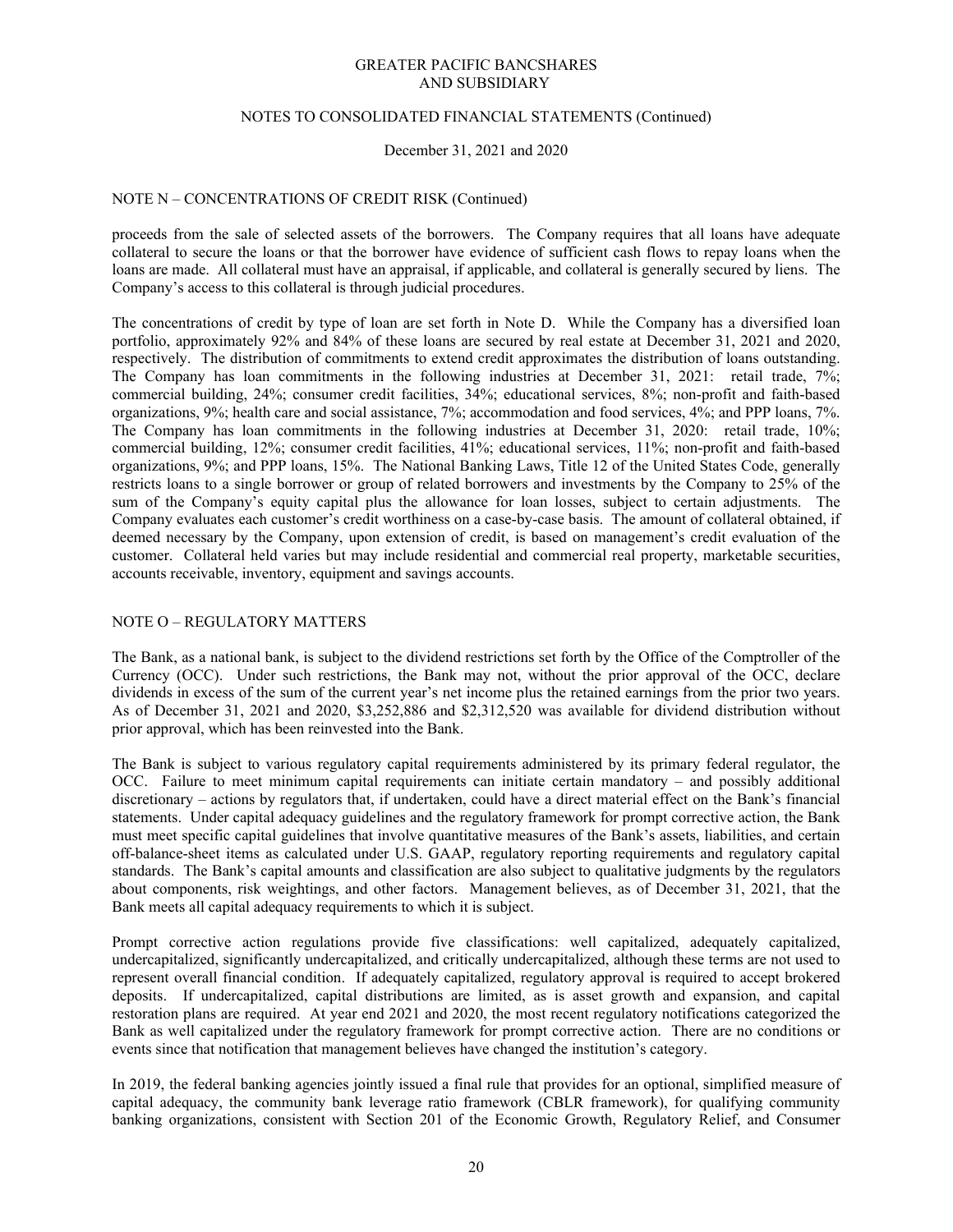# NOTES TO CONSOLIDATED FINANCIAL STATEMENTS (Continued)

# December 31, 2021 and 2020

#### NOTE O – REGULATORY MATTERS (Continued)

Protection Act. The final rule became effective on January 1, 2020 and was elected by the Bank as of December 31, 2020. In April 2020, the federal banking agencies issued an interim final rule that makes temporary changes to the CBLR framework, pursuant to section 4012 of the Coronavirus Aid, Relief, and Economic Security (CARES) Act, and a second interim final rule that provides a graduated increase in the community bank leverage ratio requirement after the expiration of the temporary changes implemented pursuant to section 4012 of the CARES Act.

The community bank leverage ratio removes the requirement for qualifying banking organizations to calculate and report risk-based capital but rather only requires a Tier 1 to average assets (leverage) ratio. Qualifying banking organizations that elect to use the community bank leverage ratio framework and that maintain a leverage ratio of greater than required minimums will be considered to have satisfied the generally applicable risk based and leverage capital requirements in the agencies' capital rules (generally applicable rule) and, if applicable, will be considered to have met the well capitalized ratio requirements for purposes of section 38 of the Federal Deposit Insurance Act. Under the interim final rules the community bank leverage ratio minimum requirement is 8.5% as of December 31, 2021, and 9% for calendar year 2022 and beyond. The interim rule allows for a two-quarter grace period to correct a ratio that falls below the required amount, provided that the bank maintains a leverage ratio of 7.5% as of December 31, 2021, and greater than 8% thereafter.

Under the final rule, an eligible banking organization can opt out of the CBLR framework and revert back to the risk-weighting framework without restriction. As of December 31, 2021, both the Company and Bank were qualifying community banking organizations as defined by the federal banking agencies and elected to measure capital adequacy under the CBLR framework.

Actual and required capital amounts (in thousands) and ratios are presented below at year-end.

|                                                  |          |        | To Be Well Capitalized    |       |
|--------------------------------------------------|----------|--------|---------------------------|-------|
|                                                  |          |        | Under Prompt Corrective   |       |
|                                                  |          |        | <b>Action Regulations</b> |       |
|                                                  |          | Actual | (CBLR Framework)          |       |
|                                                  | Amount   | Ratio  | Amount                    | Ratio |
| As of December 31, 2021<br>Tier I (Core) Capital |          |        |                           |       |
| (to Average Total Assets)                        | \$19,484 | 11.17% | \$<br>14,825 >            | 8.50% |
|                                                  |          |        |                           |       |
|                                                  |          |        | To Be Well Capitalized    |       |
|                                                  |          |        | Under Prompt Corrective   |       |
|                                                  |          |        | <b>Action Regulations</b> |       |
|                                                  | Actual   |        | (CBLR Framework)          |       |
|                                                  | Amount   | Ratio  | Amount                    | Ratio |
| As of December 31, 2020<br>Tier I (Core) Capital |          |        |                           |       |
| (to Average Total Assets)                        | \$16,491 | 15.11% | \$<br>$8,729$ >           | 8.00% |

#### NOTE P – FAIR VALUE MEASUREMENT

Fair value is a market-based measure considered from the perspective of a market participant who holds the asset or owes the liability rather than an entity-specific measure. Therefore, even when market assumptions are not readily available, the Company's own assumptions are set to reflect those that market participants would use in pricing the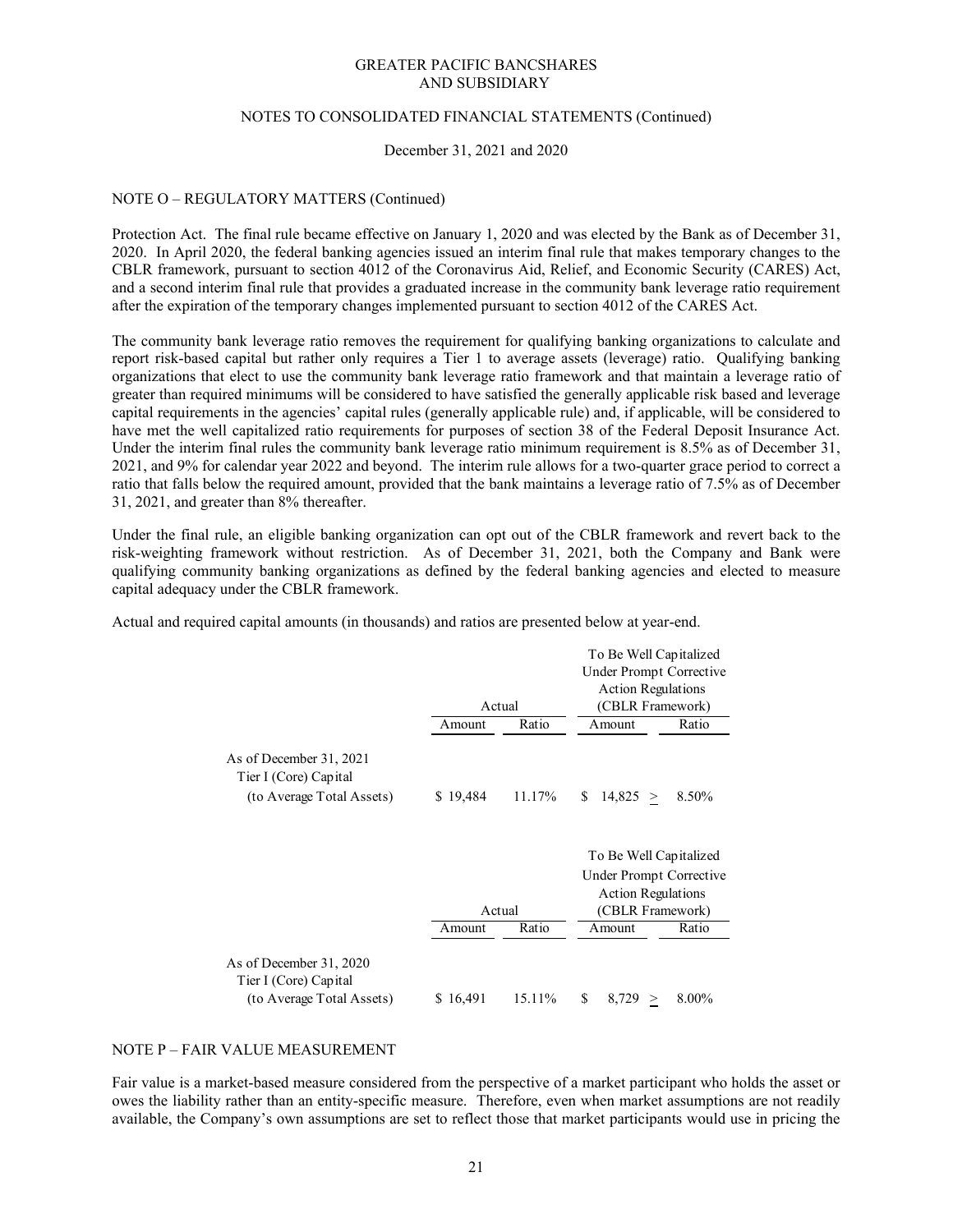# NOTES TO CONSOLIDATED FINANCIAL STATEMENTS (Continued)

# December 31, 2021 and 2020

#### NOTE P – FAIR VALUE MEASUREMENT (Continued)

asset or liability at the measurement date, including during periods of market dislocation, the observability of prices and inputs may be reduced for many instruments. This condition could cause an instrument to be reclassified from Level 1 to Level 2 or from Level 2 to Level 3.

In general, fair values are determined by:

Level 1 inputs utilize quoted prices (unadjusted) in active markets for identical assets or liabilities that the Company has the ability to access.

Level 2 inputs include quoted prices for similar assets and liabilities in active markets, and inputs other than quoted prices that are observable for the asset or liability, such as interest rates and yield curves that are observable at commonly quoted intervals. Fair values determined by Level 2 inputs utilize inputs other than quoted prices included in Level 1 that are observable for the asset or liability, either directly or indirectly.

Level 3 inputs are unobservable inputs for the asset or liability, and include situations where there is little, if any, market activity for the asset or liability.

The following table presents information about the Company's assets and liabilities measured at fair value on a nonrecurring basis as of December 31, 2021 and 2020, and indicate the fair value hierarchy of the valuation techniques utilized by the Company to determine such fair value.

|                                                 | Total       | Level 1 | Level 2 | Level 3     | <b>Total Gains</b><br>(Losses) |
|-------------------------------------------------|-------------|---------|---------|-------------|--------------------------------|
| December 31, 2021:<br>Mortgage servicing rights | \$3,335,951 |         |         | \$2,722,830 | 613.121<br>S.                  |
| December 31, 2020:<br>Mortgage servicing rights | \$1,761,581 |         |         | \$1,862,754 | \$<br>(101, 173)               |

The following methods were used to estimate the fair value of each class of financial instrument above:

*Mortgage Servicing Rights* – Mortgage servicing rights do not trade in an active market with readily observable prices. Accordingly, the Company determines the fair value of mortgage servicing rights using a valuation model that calculates the present value of estimated future net servicing income. Fair value measurements of the mortgage servicing rights use significant unobservable inputs and, accordingly, are classified as Level 3.

The following table presents quantitative information about level 3 fair value measurements for assets measured at fair value on a non-recurring basis at December 31, 2021 and 2020:

|                                                 |             | Valuation                        |                                           |                          | Weighted |
|-------------------------------------------------|-------------|----------------------------------|-------------------------------------------|--------------------------|----------|
|                                                 | Fair Value  | Techniques                       | Unobservable Inputs                       | Range                    | Average  |
| December 31, 2021:<br>Mortgage servicing rights | \$2,722,830 | Discounted cash<br>flow approach | Constant prepayment rate<br>Discount rate | 10.8%<br>8.25% to 10.25% | $10.8\%$ |
| December 31, 2020:<br>Mortgage servicing rights | \$1,862,754 | Discounted cash<br>flow approach | Constant prepayment rate<br>Discount rate | 15.5%<br>8.25% to 10.25% | $15.5\%$ |